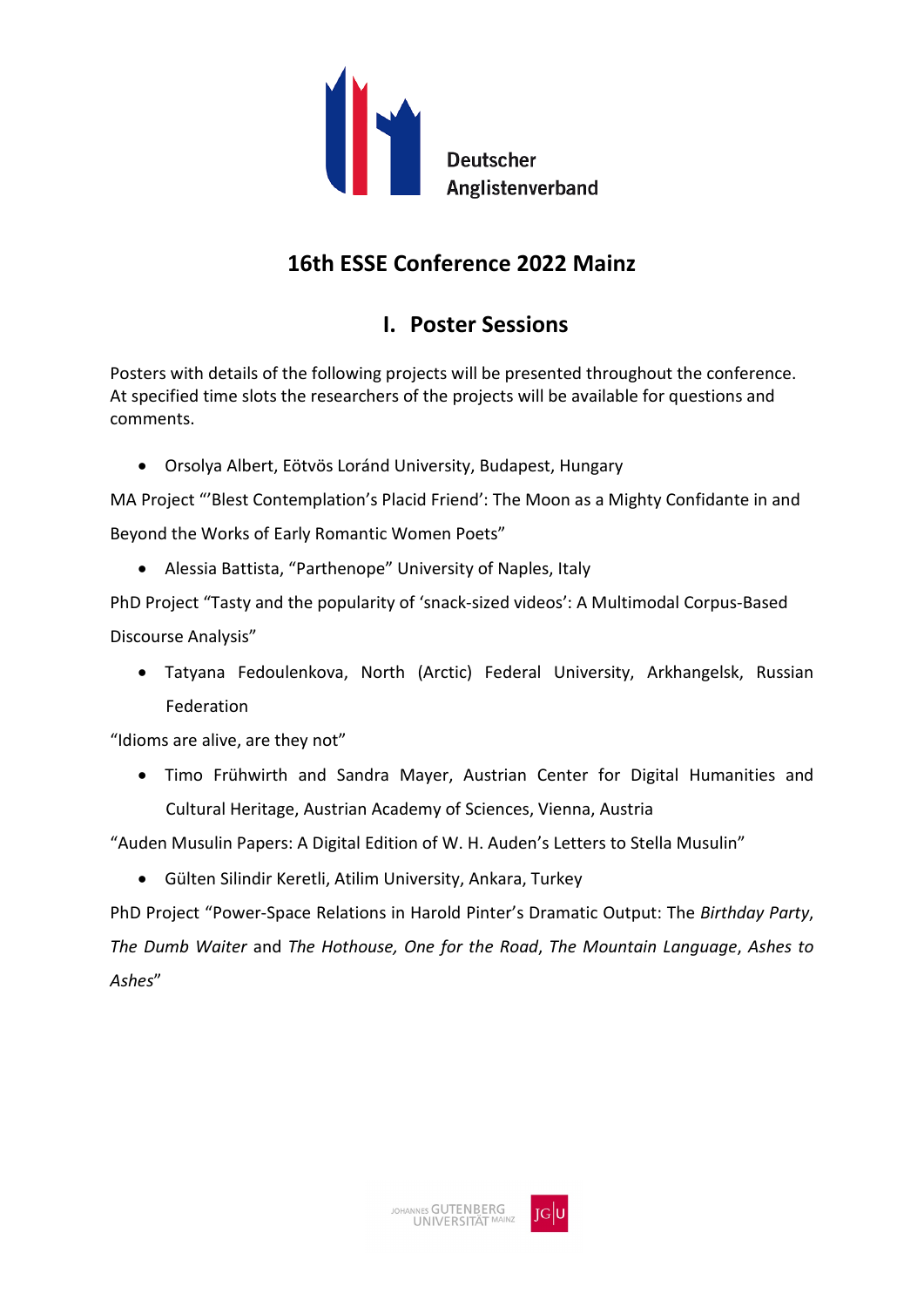# **II. Round Tables**

Round tables are discussion events organised around a theme.

#### **1. Gender Studies Network**

The GSN meeting is meant as a get-together of all ESSE members interested in extending a gender perspective within and from our association. It will be the fifth in a row since Kosiče. First a brief account will be given of what has been done so far (e.g. Internet presence with a Directory of Members, Gender Studies Gallery, etc.). Special focus will be on the follow-up from Lyon. Then the floor will be open to all in order to articulate and discuss proposals for the near future. **New ideas are most welcome and, if submitted in advance to one of the Convenors, can be circulated before the conference.**

Convenors:

- Işil Baş (Istanbul Kültür University, Turkey, [isil@boun.edu.tr\)](mailto:isil@boun.edu.tr)
- Florence Binard (Paris Diderot Université de Paris, France, [fbinard@eila.univ-paris](mailto:fbinard@eila.univ-paris-diderot.fr)[diderot.fr\)](mailto:fbinard@eila.univ-paris-diderot.fr)
- Renate Haas (University of Kiel, Germany, [haas@anglistik.uni-kiel.de\)](mailto:haas@anglistik.uni-kiel.de)
- María Socorro Suárez Lafuente (University of Oviedo, Spain, [lafuente@uniovi.es\)](mailto:lafuente@uniovi.es)

#### **2. 1922: Beyond Modernism**

Convenors:

- Prof. Dr. Ingo Berensmeyer, LMU München
- Prof. Dr. Dorothee Birke, University of Innsbruck

In the centenary of the modernist annus mirabilis, we propose a conversation that offers a focus on the "unknown 1922". The panellists will discuss a selection of that year´s publications in Britain to illustrate the range of residual and dominant genres and modes that form the 'background' to the literary avantgarde. Shifting the critical focus on this background, we will ask how modernism as a period has traditionally been defined against phenomena such as the middlebrow, lowbrow, genre fiction and nonfiction writing. In what sense can these forms be included in a less hierarchical, vertically expanded understanding of modernism?

Participants:

- Prof. Yuri Cowan, Norwegian University of Science and Technology, Trondheim (confirmed)
- Dr. Leo Mellor, University of Cambridge (confirmed)
- Prof. Dr. Monika Pietrzak-Franger, University of Vienna (confirmed)

#### Contact:

[Ingo.berensmeyer@anglistik.uni-muenchen.de](mailto:Ingo.berensmeyer@anglistik.uni-muenchen.de)

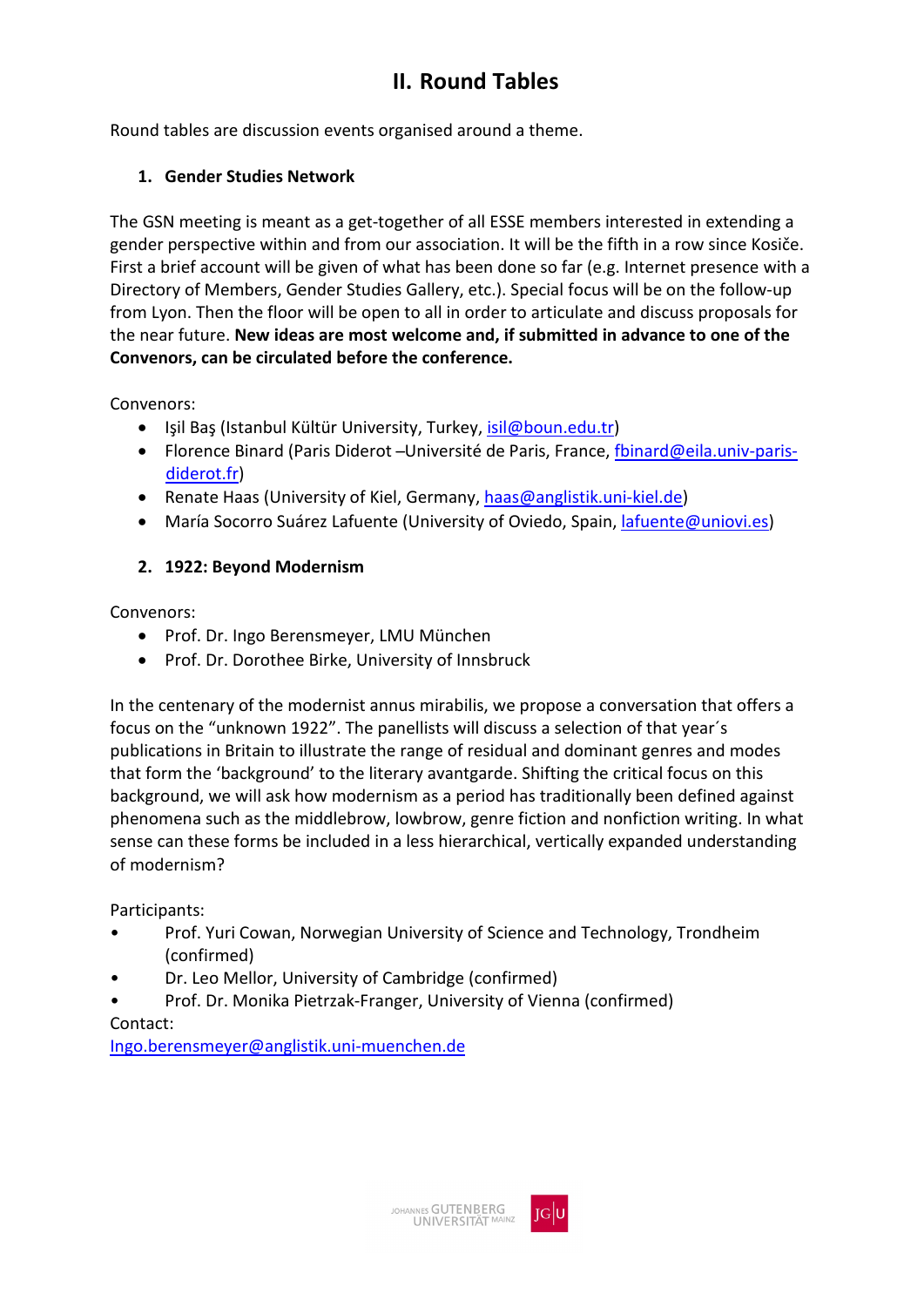## **3. Literary Practices and Sustainability in Higher Education**

This roundtable builds on theories and practices in the fields of English studies, medical humanities and narrative medicine, in creative writing, and in the environmental humanities in order to ascertain the uses of literature with regard to sustainability in higher education. We invite a broad definition of sustainability for this panel that includes interpersonal connections and teaching styles, literary and critical materials used in and outside the English-studies seminar room, and longitudinal approaches to development and growth. We explore concepts such as ambiguity tolerance, close reading, close listening, writing prompts, ecological literacy, the relationship between ecology and aesthetics, and the relationship between cultural and natural ecosystems. How might David Orr's notion of 'people who live well in their places' relate to literary practice as well as the purpose and focus of literary studies? How can literary practice translate to complex situations outside the classroom, for example to make health care more sustainable for humans (e.g. patients, health-care professionals), for animals and their carers, and for the environment? How can it challenge dominant models of growth or standardization and encourage new connections or creative re-purposing of existing models?

Participants:

- Monika Class (convenor), Junior Professor, Department of English and Linguistics, University of Mainz
- Will May, Professor in Modern and Contemporary Literature, Department of English, University of Southampton
- Anita Wohlmann, Associate Professor, Department for the Study of Culture, University of Southern Denmark
- Andrew Blades, Senior Lecturer, Department of English, University of Bristol
- Kaisa Kortekallio, Postdoctoral Researcher, English Philology, Helsinki Institute of Sustainability Science, University of Helsinki

#### Contact: [mclass@uni-mainz.de](mailto:mclass@uni-mainz.de)

# **4. New Approaches to the Study of Scottish Historical Correspondence**

Convenors:

- Marina Dossena (Bergamo) and
- Christine Elsweiler (Munich)

Participants (in alphabetical order):

- Marina Dossena, Bergamo, [marina.dossena@unibg.it](mailto:marina.dossena@unibg.it)
- Christine Elsweiler, Munich, [Christine.Elsweiler@anglistik.uni-muenchen.de](mailto:Christine.Elsweiler@anglistik.uni-muenchen.de)
- Moragh S. Gordon, Leiden, [ms.gordon@hum.leidenuniv.nl](mailto:ms.gordon@hum.leidenuniv.nl)
- Kirsten J. Lawson, Edinburgh and Bergamo, [kirstenjane.lawson@guest.unibg.it](mailto:kirstenjane.lawson@guest.unibg.it)
- Sarah van Eyndhoven, Edinburgh, [S.J.M.Van-Eyndhoven@sms.ed.ac.uk](mailto:S.J.M.Van-Eyndhoven@sms.ed.ac.uk)

This panel aims to discuss new tools in the study of correspondence as a valuable source of data in historical sociolinguistics, pragmatics, and dialectology. The choice of Scottish material depends on the fact that it is especially interesting for the analyses it can enable in

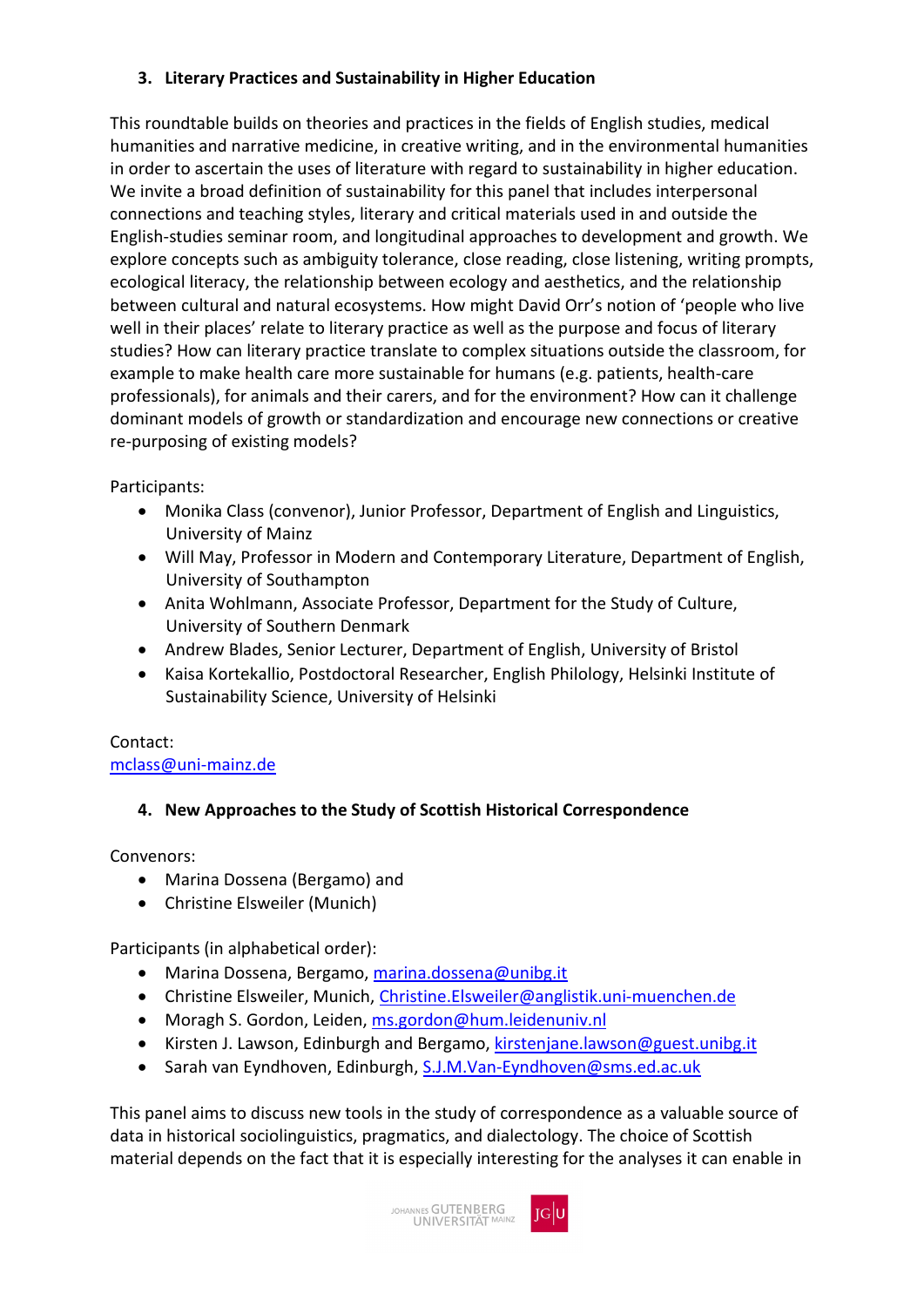a cross-varietal perspective, not only in relation to diachronic and diastratic changes, but also in relation to diatopic ones. After an overview of the most recent projects launched in this domain, attention will be paid to what methodological approaches seem most suitable for a range of research questions and what digital tools are available or in preparation.

# **5. Interpreting Online Headlines [FURTHER UPDATE!]**

Convenors:

- Alexey Tymbay, Ph.D. (Technical University of Liberec, Czech Republic)
- Anita Naciscione (Latvian Academy of Culture, Riga, Latvia)
- Elīna Veinberga (Latvian Academy of Culture, Riga, Latvia)
- Further participant: Antonella Luporini, PhD (University of Bologna, Italy)

The discussion group hypothesizes that current news consumption may pose a serious difficulty for EFL students. Headlines can seriously distort the content of the original text and, unless clarified, form false implications about news events.

The round table explores general manipulative strategies employed by news reporters, such as false generalizations, logical fallacies, and selective citation with special attention paid to the use of metaphors and metonymy, which may pose a special difficulty for the learners of English.

The empirical material reveals that metaphor, as a powerful persuasive technique, is applicable in different types of media discourse. Realizing metaphors' significance is vital to teaching many language skills, namely perception, comprehension, and interpreting of the text.

Metonymy is another manipulative means which is used to evoke emotional and/or dramatic associations. It is typically based on the associations of contiguity operating within one conceptual domain of experience. A number of headlines reveal the cases of metonymy, and by analysing them with students of English it is suggested to build up their stylistic awareness.

This way the discussion will cover the whole trajectory of online news stories starting from attracting attention headlines (clickbait), finishing with the skills that EFL students have to acquire to understand the news content.

Contact[: alexey.tymbay@tul.cz](mailto:alexey.tymbay@tul.cz)

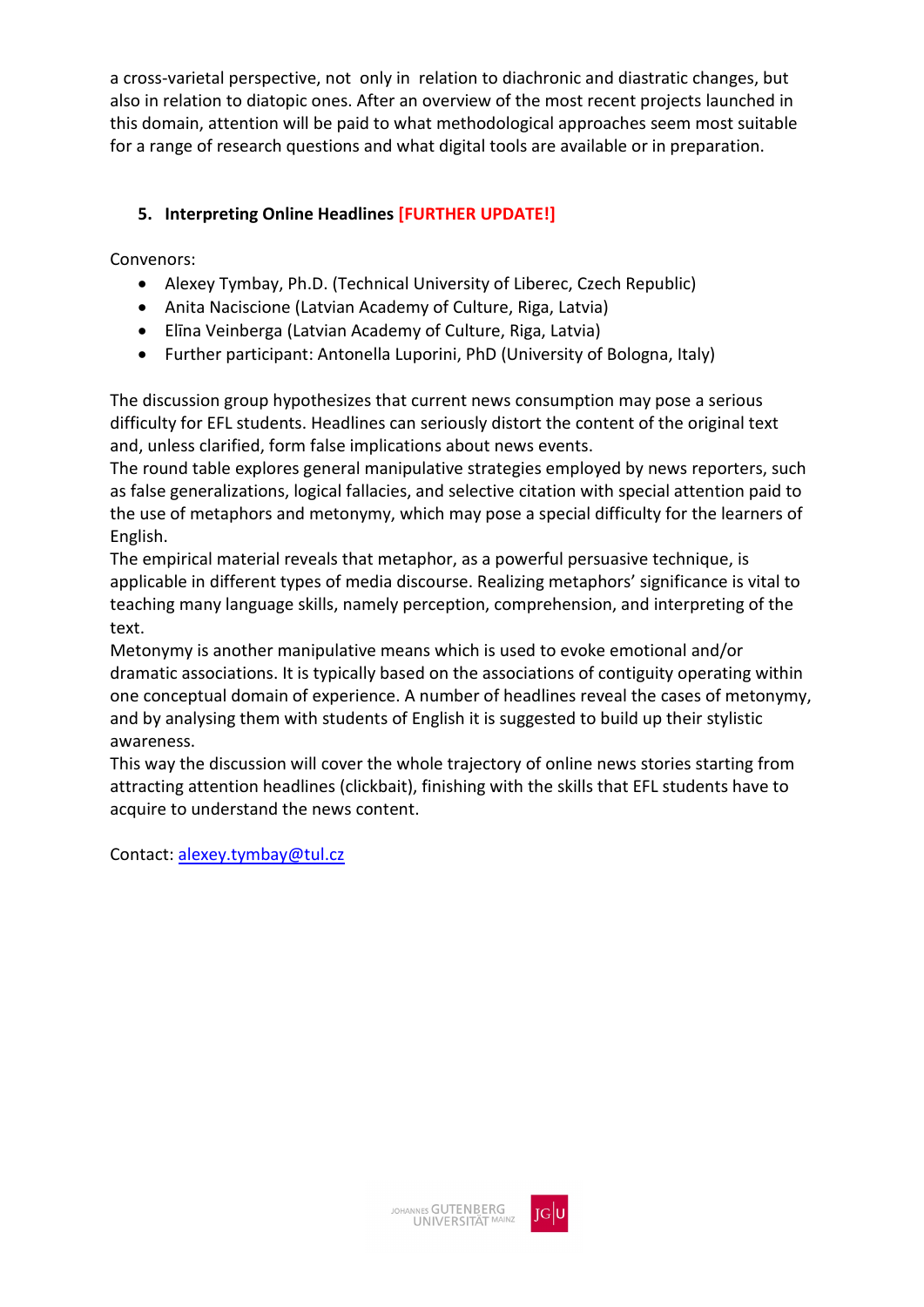# **III. Seminars**

Seminars consist of a varying number of academic papers and discussions. The length of the papers is 20 minutes with an added ten minutes for discussion.

#### **1. America's Pre-code Movies: The Attraction of Forbidden Hollywood**

During the pre-Code era, roughly speaking from the birth of sound in 1927 to the July 1934 enforcement of the Motion Picture Production Code by W. Hays, Hollywood studios produced openly suggestive and even lurid films which directly tackled controversial and sometimes taboo subjects. Miscegenation, sex or drugs were some of the issues explored by directors who addressed a sophisticated, adult audience fascinated by the often frontal treatment of issues that were soon be banned from public consumption. Horror films were also used by studios to depict various forms of transgressive behavior, often verging on the sadistic. Female characters were particularly victimized by male protagonists, but they could also show resilience or empowerment as illustrated in Attack of the Leading Ladies (R. Berenstein, 1996). It is also interesting to focus on the vicious nature of the relationships between men and women in crime movies. Both horror and gangster movies were particularly targeted by studio censorship even before 1934. In this seminar, we will explore this short-lived period of freedom of representation and the conventions that pre-Code Hollywood's main agents chose to recycle to attract viewers.

Convenors:

- Professor Anne-Marie Paquet-Deyris, University Paris Nanterre, France, [Apaquet](mailto:Apaquet-deyris@parisnanterre.fr)[deyris@parisnanterre.fr](mailto:Apaquet-deyris@parisnanterre.fr)
- Gilles Menegaldo, University of Poitiers, France, [g.menegaldo@gmail.com](mailto:g.menegaldo@gmail.com)
- Dr Fran Pheasant-Kelly, University of Wolverhampton, United Kingdom[, f.e.pheasant](mailto:f.e.pheasant-kelly@wlv.ac.uk)[kelly@wlv.ac.uk](mailto:f.e.pheasant-kelly@wlv.ac.uk)

#### **2. Ancient Greeks and British Modernity**

The seminar invites papers that address any aspect of the relationship between British literature of the 19th and 20th centuries and ancient Greek culture. Topic proposals may range from explorations of the literary use of mythological and historical figures and motifs, to the impact of ancient myth and philosophy on British anthropology and modern and postmodern literary and critical theory. With the Romantic poets leading the way, most notably the Shelleys and John Keats, it is in Greek antiquity that the Victorians, too, find a conduit to explaining their modernity. A line can be traced from Alfred Tennyson's Homer in *Ulysses* and *The Lotos-Eaters*, and the Brownings' investment in translating the Greeks, to a sustained conceptual apparatus, based mostly in Attic tragedy, that supports George Eliot's fiction and Matthew Arnold's poetry and criticism – not to mention an emphatic Greek frame of reference in Pre-Raphaelitism (John Ruskin, Edward Burne-Jones), that was instrumental to a protocinematic redistribution of visuality in the nineteenth century. Papers might wish to explore the cultural role of British Hellenism, including its uses as a code of homoerotic love – as in Oscar Wilde and E.M. Forster, for instance. Another possible focus may be the work of Jane Harrison and the Cambridge ritualists, and the effect of their

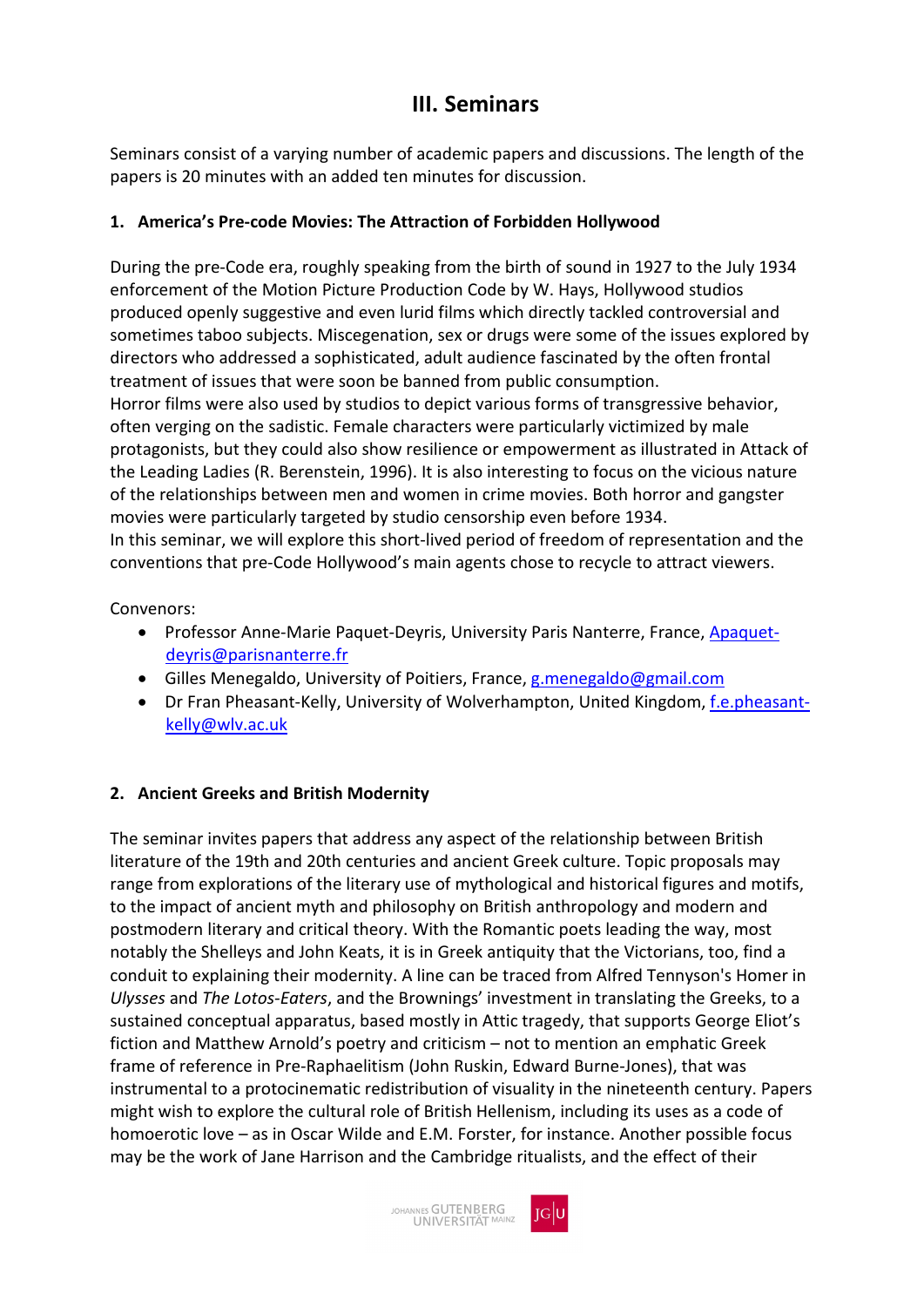reinterpretation of Greek antiquity on Modernist literature – including feminist appropriations by Naomi Mitchison, Hope Mirrlees and others. We also invite papers interested in exploring literary instances of revisiting Greek mythology by contemporary authors like Timberlake Wertenbaker, Jeanette Winterson, Marina Warner, Sarah Kane, Mark Ravenhill, Pat Barker, Ali Smith, Natalie Haynes or Madeline Miller.

Convenors:

- Tamás Bényei, University of Debrecen, Hungary [\(tamasbenyei@yahoo.com\)](mailto:tamasbenyei@yahoo.com)
- Tatjana Jukić, University of Zagreb, Croatia [\(tjukic@m.ffzg.hr\)](mailto:tjukic@m.ffzg.hr)

### **3. Anglophone Children's and Young Adult Fiction and Its Reception in Continental European Countries**

The global influence of Anglophone children's and young adult fiction is evidenced in overviews of the best-selling books and by the prestige of literary awards focusing on this area. Translations into foreign languages also contribute to the global significance of these works, as they not only expand the book offer for the target group of readers in another language but also enrich the national literatures with new themes and genres. The seminar thus welcomes contributions addressing the various aspect of the influence of Anglophone fiction for children and young adults on non-English language national literatures within the European context.

Convenors:

- Janka Kascakova, Catholic University in Ružomberok, Slovakia, [janka.kascakova@ku.sk](mailto:janka.kascakova@ku.sk)
- Petr Anténe, Palacký University in Olomouc, Czech Republic, [petr.antene@upol.cz](mailto:petr.antene@upol.cz)

## **4. "Beyond the Iron Curtain": Shakespeare in (Central) European Theatres between 1989- 2019**

The aim of the seminar is to share research on theatrical uses of Shakespeare in the three decades following the fall of the communist regime, which paved the way for the unification of Europe and opening of political and cultural borders. We are interested to learn how Shakespeare as a theatrical lingua franca has helped to respond to the transformations. Participants are encouraged to make topical comments and account for what has happened to/with the legacy of democratic and economic changes, and the dream of a united continent on both sides of the once divided Europe.

The seminar is a follow-up to a project which gathered scholars from a variety of Central European countries – 'Shakespeare in Central Europe: Common Heritage and Regional Identity'. The seminar, however, goes beyond the scope of the project in that we expect to hear voices from outside this part of Europe as well. Also, we are hoping to cover issues which the project has not touched upon, such as theatrical Shakespeare in and on Central Europe at the time of the anti-EU turn of right-wing governments, return of 'socialist' and populist politics, idealisation of pre-1989 past, etc., as linked with the constant search for new theatrical languages and new spectating experiences.

We are looking for contributions which would address the following issues:

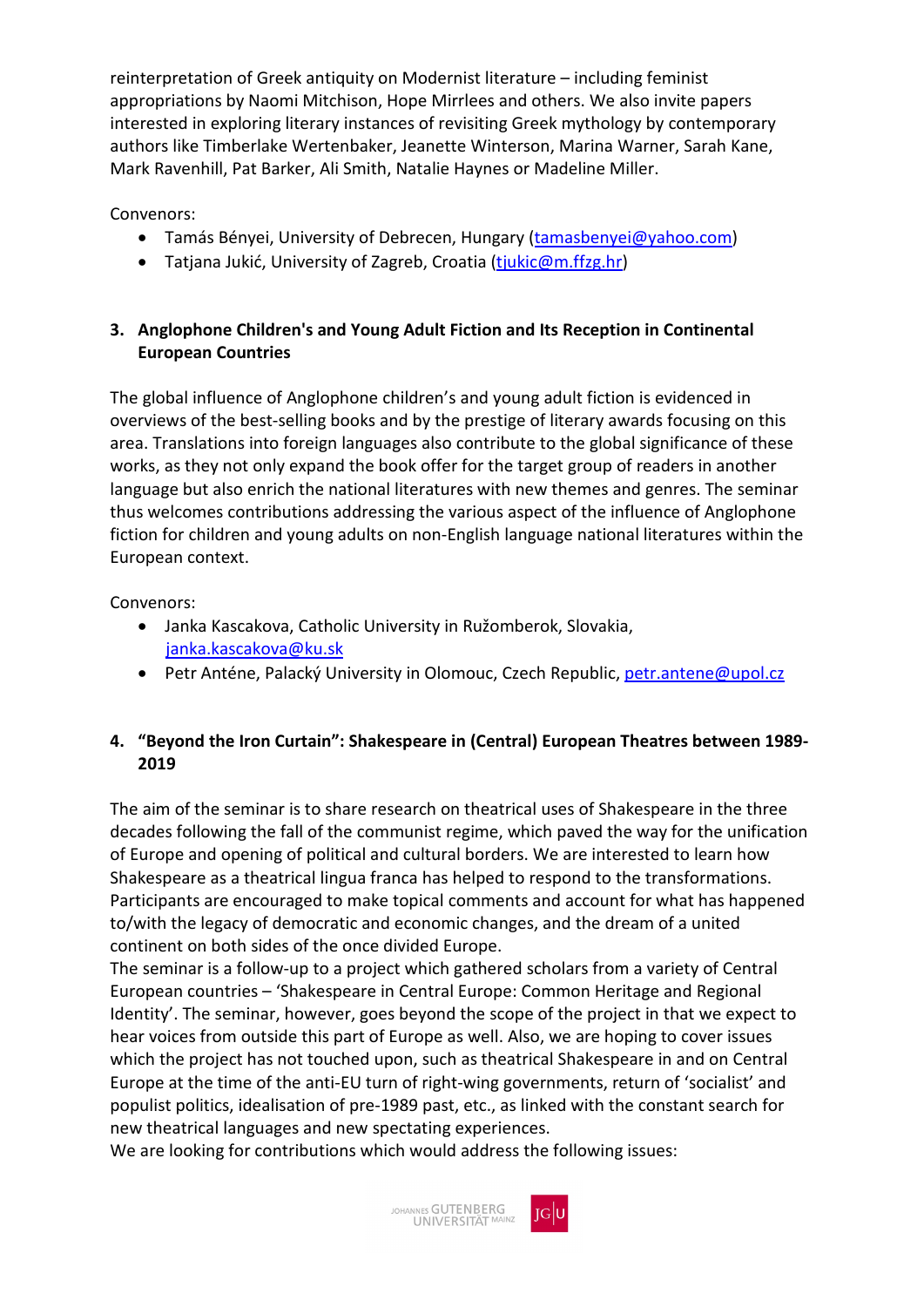- political Shakespeare on Central European stages after 1989
- the "twilight of democracy" (Anne Applebaum) and theatrical Shakespeare
- formal theatrical experiments, new 'dialects' of staged Shakespeares
- socially engaged theatrical Shakespeare: current issues in the theatre
- amateur productions of Shakespeare's plays
- Shakespeare as a lens which brings together the local and the global (how Shakespeare
- helps present the local and specific issues to a wider and more general audience)
- the role of translation in post-1989 theatrical productions
- staging Shakespeare and educating young generations

• the (in)significance of the establishment (academic, theatrical and political) in staging Shakespeare

Convenors:

- Natália Pikli (Eötvös Loránd University, Budapest, Hungary, [pikli.natalia@btk.elte.hu\)](mailto:pikli.natalia@btk.elte.hu)
- Jacek Fabiszak (Uniwersytet im. Adama Mickiewicza, Poznań, Poland, [fabiszak@amu.edu.pl\)](mailto:fabiszak@amu.edu.pl)

#### **5. British and Irish Poetry after the Turn of the Millennium: Trends, Public/ Counterpublic, Institutions**

Despite recent work in the field (for example, Görtschacher and Malcolm, 2021), several aspects of contemporary British and Irish poetry remain underexplored. How partial is the traditional literary-historical narrative, and does it have any application to developments after 2000? How blind is the canon (or any canon) and does it still hold sway? Do celebrated poets of the late twentieth century cast a shadow on contemporary writers? What trends can be observed in the last twenty years in terms of the emergence of new writers, of their affiliations (to schools, nations, identities, languages), of topics, and of the interplay of fixed and innovative forms? Have ecological concerns (or others) assumed a central role in contemporary verse? Does translation play any role in contemporary British and Irish poetry (poets as translators, translators as poets, available translations)? Is there a public for contemporary verse, or are there publics with radically different aesthetic and thematic criteria and agendas? Do anthologies continue to shape canons and provoke discussion? What roles do institutions (publishers, prizes, festivals, creative writing courses, social media) play in configuring the contemporary poetry scene – or scenes? Do little magazines still play the important role they have always had? We invite proposals for papers on these or any related topics. The aim behind the seminar is to build a provisional overview of important aspects of contemporary British and Irish verse with a view to provoking further dialogue on the subject.

- Wolfgang Görtschacher (University of Salzburg, Austria), [Wolfgang.Goertschacher@sbg.ac.at](mailto:Wolfgang.Goertschacher@sbg.ac.at)
- David Malcolm (SWPS University of Social Sciences and Humanities, Warsaw, Poland), [dmalcolm.pl@gmail.com](mailto:dmalcolm.pl@gmail.com)

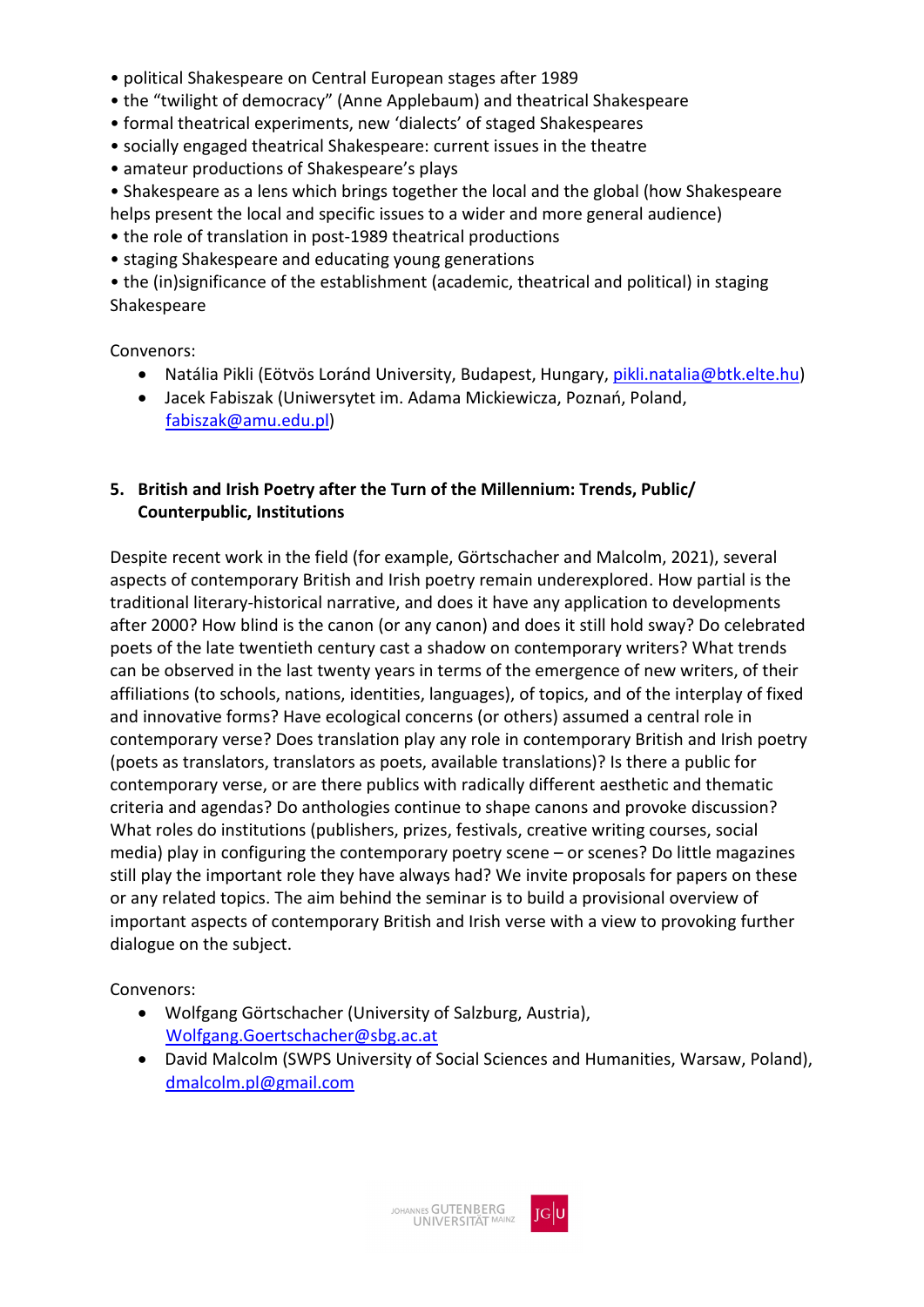#### **6. Comic Women and Theories of Humour**

The seminar organisers seek to invite scholars of Anglophone literatures and cultures who question the theoretical correlations of women and comedy as well as gender and humour. Against the ancient prejudice that there are fewer funny women in the world, because female humour has been oppressed by the male hegemony, the organisers wish to challenge such grand narratives from a feminist perspective and open the discussion on a more complex level of humour and comedy theories. There are different 'explanations' prevalent in comedy theory for the often proposed gender imbalance, for instance that "[w]omen have been systematically denied the power to be funny for a number of cultural reasons." Yet, classic theories of humour do not discuss gender. Hobbes writes in the *Leviathan* that people laugh "by the apprehension of some deformed thing in another." James Beattie theorised laughter in 1764 as arising "from the view of two or more inconsistent, unsuitable or incongruous parts or circumstances, considered as united in one complex object." The seminar is supposed to investigate the relation between gender and humour with a specific focus on comic women. Ranging from stand-up comedy via comic strips to satirical novels, humour can take many expressions and forms and fulfils a variety of purposes, be they pure entertainment, political criticism or a didactic concept. Humour provides space for a plethora of voices (orderly, critical or dissenting); it is versatile and, consequently, has been given academic attention in very diverse fields of study. Humour may have formative, constructive and destructive powers, depending on how it is used and it provides the humourist with an outlet for a wide range of implicit and explicit utterances. Research on women's humour is a widening field, so we welcome papers on literary works (poems, short stories, novels etc.) as well as cultural products such as films, TV series, sitcoms, theatrical performances, plays, stand-up comedy acts/performances, YouTube videos, various online content (e.g.: memes, blogs, vlogs etc.), paintings, comics etc.

Proposals for this seminar should address one or more of the following questions:

- Is a discussion of humour necessarily a discussion of gender?
- Is a discussion of comedy necessarily a discussion of gender?
- What is the analytical and/or the political interconnection of genre and gender?
- Why do we feel the need to talk about funny women at all?
- Is female comedy at all different from male comedy?
- How can we trace the impact of women's humour in literature and culture?
- Is there a relation between gender and comedy's sub-genres from stand-up to late night?
- Is humour necessarily subversive?
- Is women's humour necessarily feminist?
- What can women express through humour that they may not be able to express otherwise?

Convenors:

- Dr Zsófia Anna Tóth (University of Szeged, Hungary),
- Dr Franziska Quabeck (University of Münster, Germany)
- Dr Kerstin-Anja Münderlein (University of Bamberg, Germany)

Joint email address: [comicwomenesse2022@gmail.com](mailto:comicwomenesse2022@gmail.com)

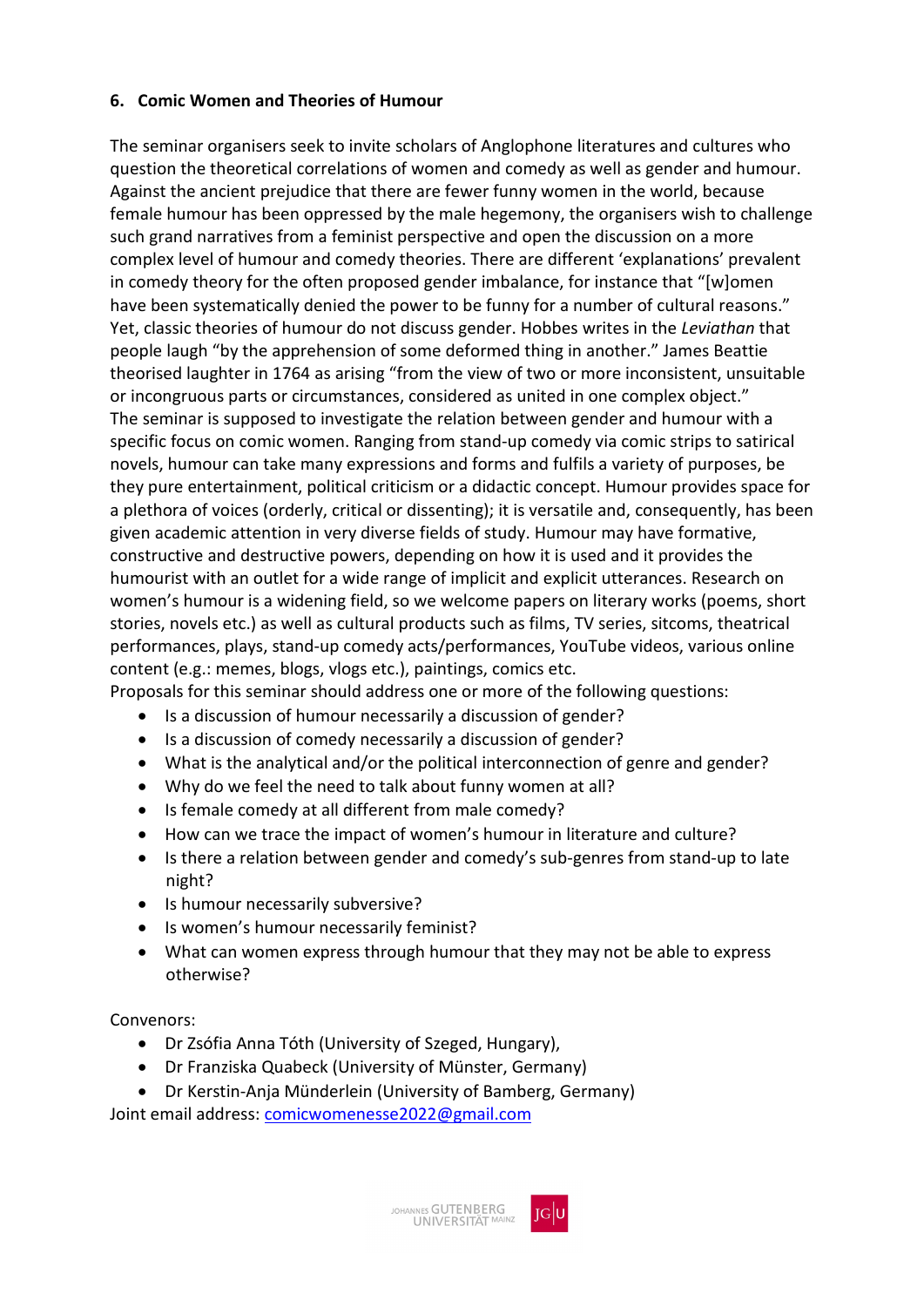### **7. Configurations of Friday**

The role of Friday is a curiously liminal one in Daniel Defoe's *Robinson Crusoe* as well as many other Robinsonades from the 18th century to the present: a central figure of the story, he nonetheless often finds himself relegated to the role of the hero-castaway's foil, a cultural or racial other. Regardless of whether he is admired or condescended to, discourses around Friday will frequently (if sometimes unintentionally) mirror respective ages' attitudes towards colonialism and racial identity. While the centrality of Friday is never in doubt in Robinsonade criticism, he is rarely made the focus of sustained discussion but rather seen as a natural consequence of the chosen setting.

In view of Friday's liminal status both in the Robinsonade and in Robinsonade criticism, this seminar will discuss this fascinating character not only in terms of his cultural and social relationship with various Robinsons down the ages but as a spiritual, psychological, and not least material presence in his own right. The seminar provides an opportunity to establish Defoe's Friday as a deeply complex presence in the 1719 novel before moving on to other contexts in which Friday-like figures are characterised through their physicality as well as through their back-stories, the spaces they occupy and the language and customs they bring to their encounters with their respective Robinsons. While their overall roles in texts from the eighteenth century to the present day are doubtless characterised by their Robinsonian encounters, this seminar focuses on the presentation of Fridays as characters in their own right, and invites paper contributions from scholars interested in this type of refocalisation: from discussions of the colonial experience and how this is inscribed on various Fridays' minds and bodies to a re-evaluation of Friday's loyalty, agency, and presumed subservience. From gender discourse around a number of "Girl Fridays" to more widely expounded ideas of otherness; from ecocritical approaches regarding Friday and his space in the environment to approaches taken from animal studies and applied to adaptations in which the role of Friday is taken up by a pet or wild animal. This seminar offers plenty of scope for a long overdue discussion of one of world literature's most familiar yet also most enigmatic characters.

Possible topics in film, television, art, literature, and gaming include but are not limited to:

- Friday as physical, cultural, linguistic other
- The idealised beauty and strength of Friday in various contemporary discourses (noble savage, etc.)
- Friday as a scarred and mutilated locality of colonialism's inhumanity
- The reconfiguration of Friday into animal or inanimate subject
- The reconfiguration of Friday in terms of gender
- The perceived threat of Friday as unknowable presence in the story
- The subjugation of Friday or portrayals of his physical, moral or intellectual superiority to his "master"
- The adoption by Friday of the language and customs of the coloniser
- Ideas of Friday's agency and decision-making
- Friday in relation to his environment
- Stylistic analysis of the Friday figure's language in various Robinsonades
- Narratological shifts centring the Robinson story around Friday

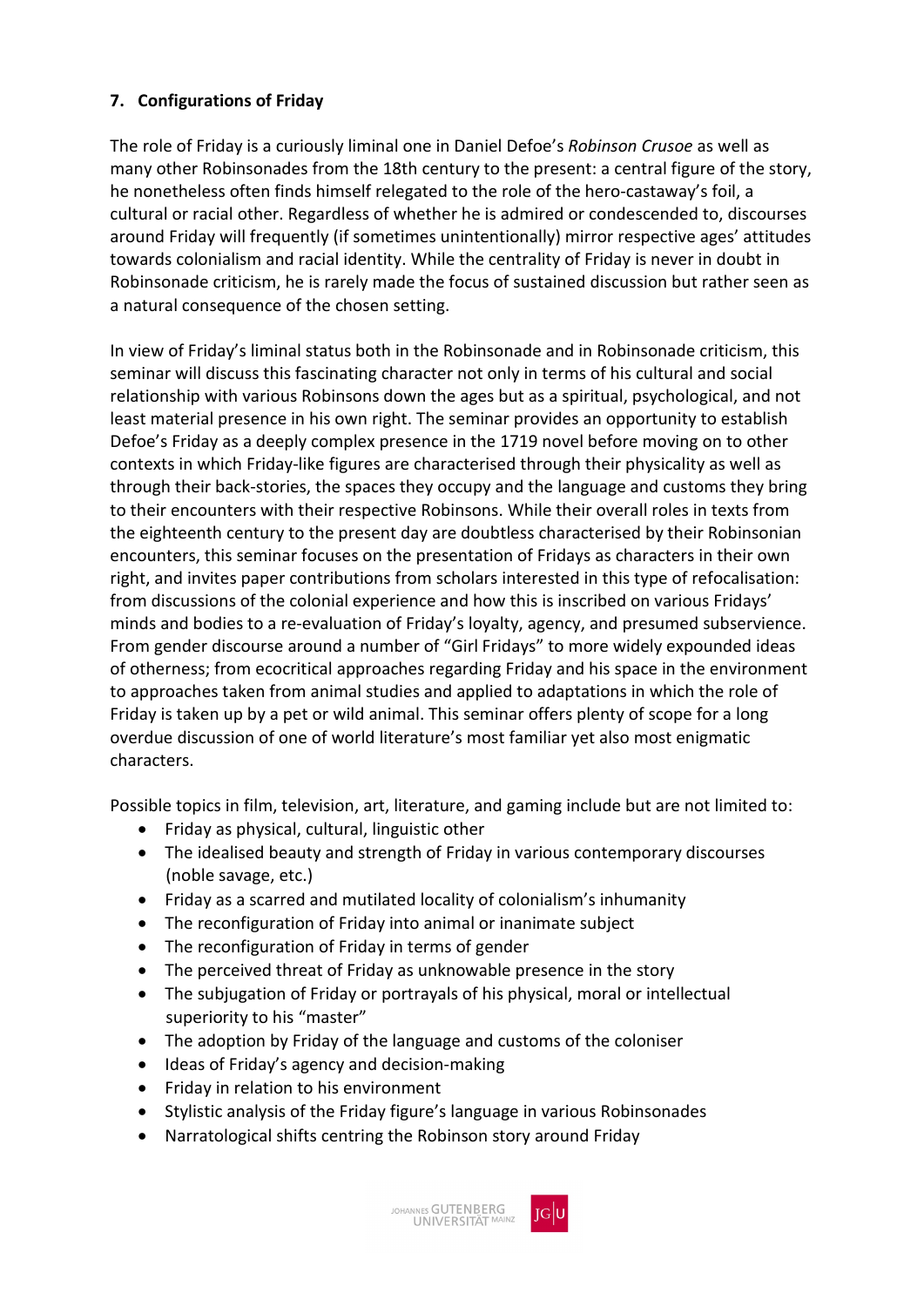Convenors:

- Dr. habil. Jakub Lipski (Kazimierz Wielki University, Bydgoszcz, Poland), [j.lipski@ukw.edu.pl](mailto:j.lipski@ukw.edu.pl)
- Dr. Patrick Gill (Johannes Gutenberg University, Mainz, Germany), [patrick.gill@uni](mailto:patrick.gill@uni-mainz.de)[mainz.de](mailto:patrick.gill@uni-mainz.de)

# **8. Continuity and Change in English Letter Formulae**

Letter formulae belong to phraseology, an area of linguistics that can be investigated from different perspectives such as sociolinguistics, pragmatics, lexico-semantics and syntax. English address formulae have been studied mostly with respect to specific authors, in particular Shakespeare (e.g. Blake 2002: 271-283 and Mazzon 2003). With the exception of Wyld (1936: 379-386), the diachrony of address formulae was neglected until the 1990s, when the Corpus of Early English Correspondence became available. This corpus served as a database for sociolinguistic diachronic studies of address formulae by Nevala (2004 and 2007) and Nevalainen & Raumolin-Brunberg (1995). By contrast, there are only a few studies on other English letter formulae, which are restricted to Middle English (Sánchez Roura 2000 and Häcker 2011 and in press).

This seminar widens the perspective on the study of letter formulae in two respects:

(1) it combines a long-term perspective (1400-2000) with the established sociolinguistic one, and

(2) it extends the range of formulae under investigation beyond those of address and subscription, including those that acknowledge the receipt or introduce the purpose of a letter.

We welcome questions that address any aspect of variation and change in letter formulae, including variation in individuals, in groups and the English-speaking language community as a whole. Papers may address questions such as the following, but are not restricted to these:

- Why are formulae sometimes relatively stable for centuries, but undergo changes more frequently at other times?
- To what extent and why do individuals vary in their use of formulae?
- How do changes in the medium of communication such as that from letters to emails affect formulae?
- What is the interrelationship between changes in society and changes in conventions of written communication, and how do they affect the use of formulae?
- How do innovations in formulae spread?

#### References:

Blake N. F. 2002. 'Forms of Address', in Norman Blake, *A grammar of Shakespeare's language*. Basingstoke and New York: Palgrave. 271-283.

Busse, Ulrich. 2003. 'The Co-occurrence of nominal and pronominal address forms in the Shakespeare Corpus: Who says thou or you to whom?' In Irma Taavitsainen and Andreas H. Jucker (eds.), *Diachronic perspectives on address term systems*. Amsterdam: Benjamins. 193- 221.

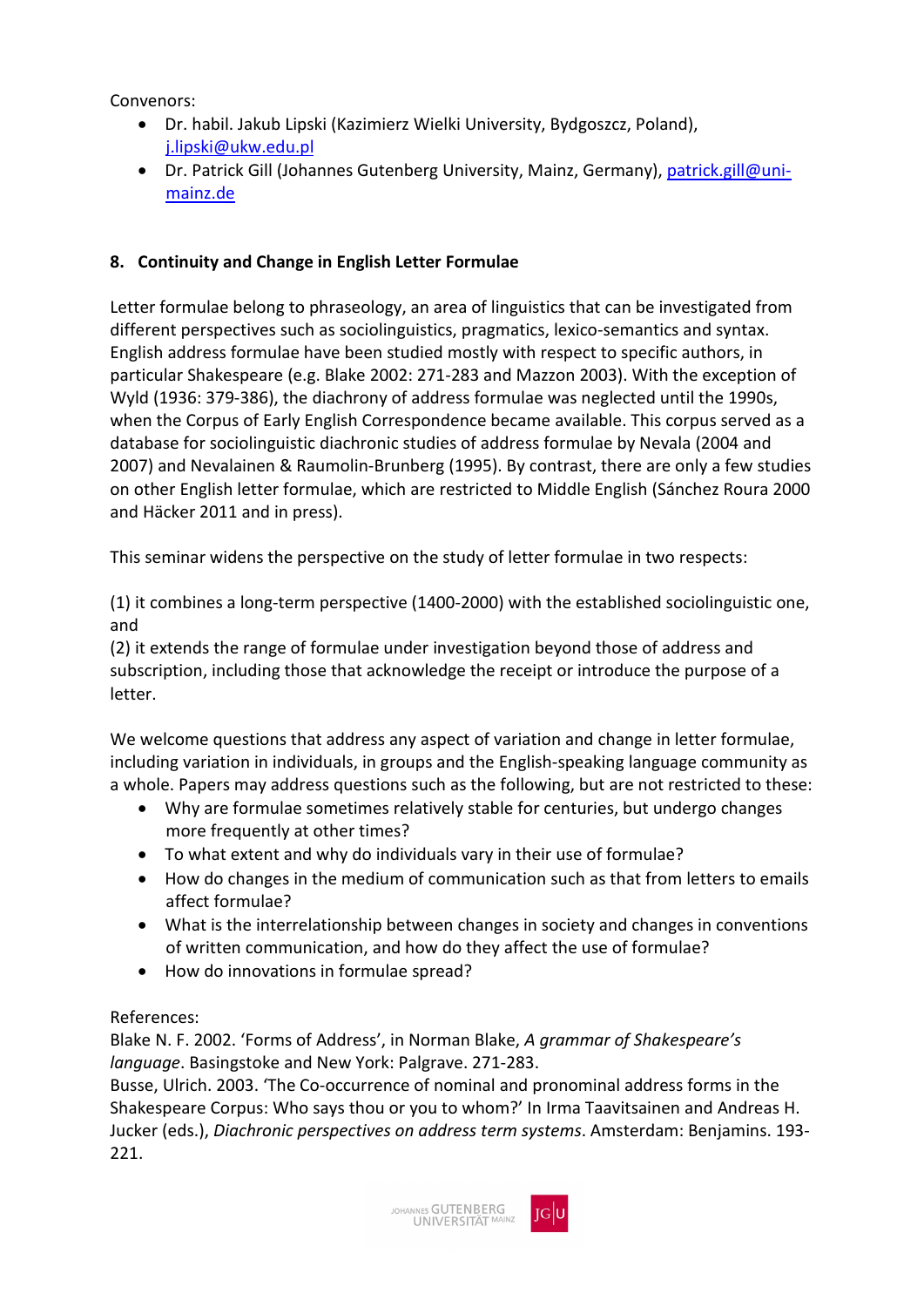Häcker, Martina. 2011. 'French-English linguistic and cultural contact in medieval England: The evidence of letters'. *Arbeiten aus Anglistik und Amerikanistik* 36: 133-160. Häcker, Martina. Forthcoming. 'Cross-linguistic transfer of formulae: The case of English letters'.

Mazzon, Gabriella. 2003. 'Forms of address in Shakespearean English: A socio-affective marking system in transition'. In Irma Taavitsainen and Andreas H. Jucker (eds.), *Diachronic perspectives on address term systems*. Amsterdam: Benjamins. 223-249.

Nevala, Minna. 2004. *Address in early English correspondence: Its forms and socio-pragmatic functions*. Helsinki: Société Néophilologique.

Nevala, Minna. 2007. 'Inside and out: Address forms in 17th and 18th-century letters'. In Terttu Nevalainen and Sanna-Kaisa Tanskanen (eds.), *Letter writing*. Amsterdam & Philadelphia: Benjamins. 75-103.

Nevalainen, Terttu & Helena Raumolin-Brunberg. 1995. 'Constraints on politeness: The pragmatics of address formulae in early English correspondence'. In: Andreas H. Jucker (ed.), *Historical pragmatics*, Amsterdam & Philadelphia: Benjamins. 541-601.

Sánchez Roura, Teresa. 2000. 'Convention vs. choice in securing the good-will of the reader: the Cely Letters'. *SELIM* [Journal of the Spanish Society of Middle English Language and Literature] 10: 123-143.

Convenors:

- Martina Häcker, Johannes Gutenberg University, Mainz, Germany, [mhaecker@uni](mailto:mhaecker@uni-mainz.de)[mainz.de](mailto:mhaecker@uni-mainz.de)
- Minna Nevala, Helsinki University, Finland[, minna.nevala@helsinki.fi](mailto:minna.nevala@helsinki.fi)

#### **9. Courage and Cowardice in British Women's Writing of the Romantic Period**

'My courage always rises with every attempt to intimidate me.' (Jane Austen)

Courage and cowardice function as antagonistic principles that characterize endeavours, sentiments, and manners, their understanding traditionally gendered. In the Romantic period, these terms came to exemplify conceptual shifts in philosophical and political thought which, despite fundamentally different approaches to human nature and society, appear surprisingly likeminded in their reliance on gender conventions. They can be traced in Edmund Burke's disdain for the calculating, rationalist commercialism he believed was superseding the 'age of chivalry', whose 'ennobling' principles had 'inspired courage' and provided social cohesion by rendering men equal in spirit, whereas the new mechanistic age produced 'a mixed mob of ferocious men' and 'women lost to shame'. Contemplating the practicalities of enlightenment, Immanuel Kant proposed that the 'courage to make use of one's own understanding', which allows man to 'emerge from his self-incurred minority', would be 'troublesome' for the 'greatest part of humankind (including the entire fair sex)', more inclined to remain immature under the guardianship of others. Crucially, Mary Wollstonecraft proposed that 'intellectual cowardice' prevented the mind from 'resolutely form[ing] its principles', while the 'fear that women will acquire too much courage or fortitude' only reflected 'mistaken notions of female excellence'.

The seminar will discuss British women writers' take on the concepts of courage and cowardice and their cultural and philosophical implications. We invite papers on women's

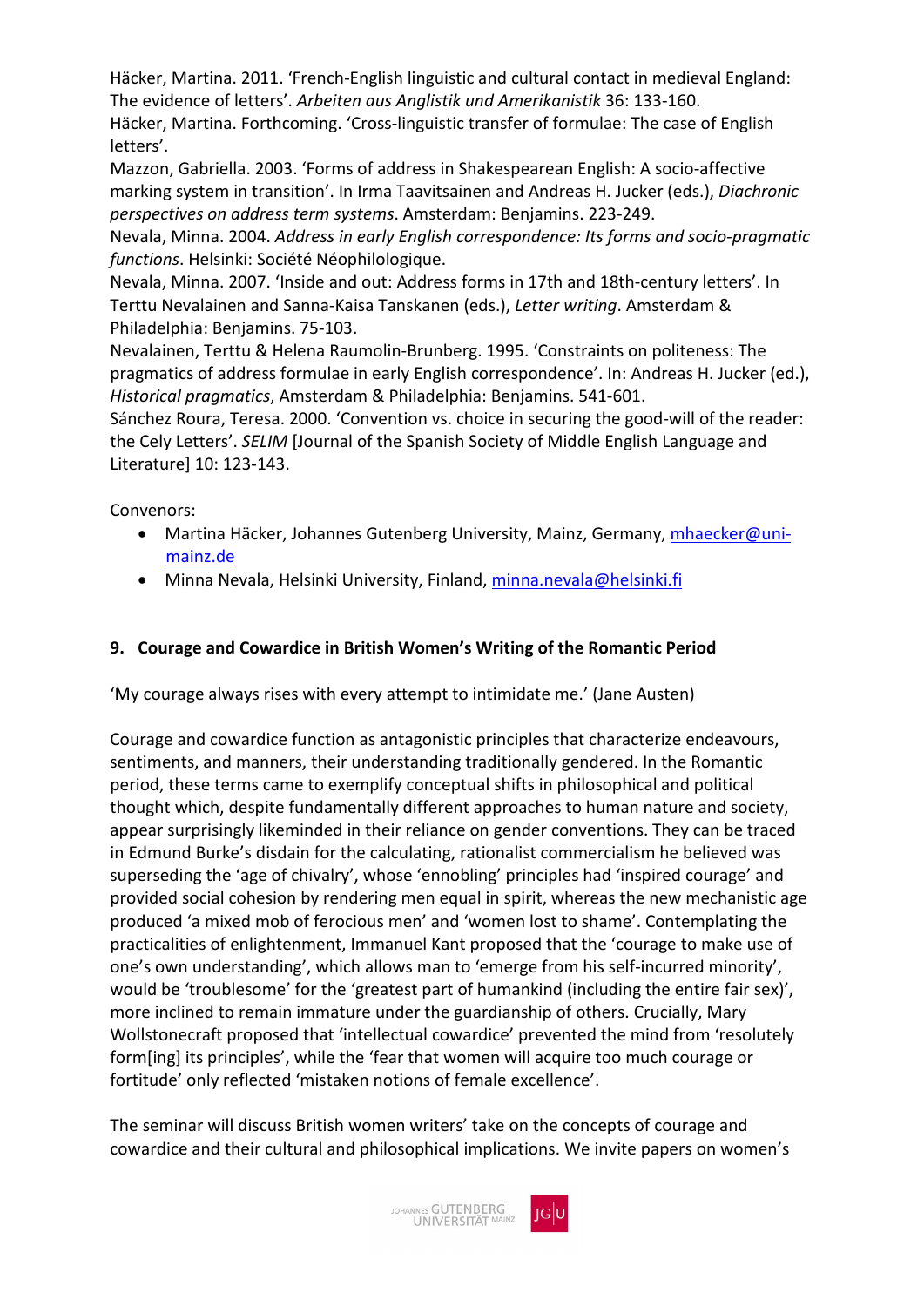poetry, fiction, and philosophical enquiries that explore the ethical potential of these principles, their political significance, and the aesthetic forms employed to address them. Contributions may address, but are not limited to, the following:

- Notions of Courage/Cowardice in Conservative and Radical Feminism
- Aesthetics of Courage and Cowardice
- Courageous Hero(in)es and Villainous Cowards? Strength of Mind in Gothic Writing
- Heroic Hymns: Visions and Enthusiasm in Women's Political Writing
- Mocking Chivalry: Humour and Courage
- Social Virtues and Vices in Women's Educational Writing
- Cowardice as Courage / Courage as Cowardice: Transgressive Gendered Concepts
- Literary Depictions of Female Sexuality Courage or Cowardice?

Convenors:

- Katrin Berndt, Martin-Luther-University Halle-Wittenberg, Germany, [katrin.berndt@anglistik.uni-halle.de](mailto:katrin.berndt@anglistik.uni-halle.de)
- Mirka Horová, Charles University, Prague, Czech Republic, [miroslava.horova@ff.cuni.cz](mailto:miroslava.horova@ff.cuni.cz)

#### **10. Creoles, Créolité, and Creolisation in Postcolonial Literature**

This seminar revives debates about linguistic creoles, historical creole communities, politics of créolité, and theories of creolisation as a cultural process arising out of encounter, to galvanise new modes of analysing literary responses to colonialism and its aftermath that push beyond the now-standard terms 'hybridity' and 'métissage'. Unpredictable, multidirectional exchanges of languages, foodways, memories, and heritages characterise transcultural interactions today, both digital and embodied, between differently postcolonised communities and individuals. We invite contributions that engage with literary attestations to such interactions to ask: who or what can be creolised, and where? And why should we return to these issues now?

Presentations that approach the question from linguistic as well as literary critical and comparative literary approaches are welcome, as are those that respond to creolisation as a meta-theoretical concept as well as a historical process. We also look forward to explorations of European urban spaces as sites of creolisation, and considerations of the relationship between creolisation, embodiment, orature, and performance, and between cosmopolitanism and creolisation.

#### **Indicative Bibliography**

Boatcă, Manuela. "Thinking Europe otherwise: lessons from the Caribbean." *Current sociology* 69, no. 3 (2021): 389-414.

Cohen, R., and O. Sheringham. 2016. *Encountering Difference*. Cambridge: Polity Press. Eriksen, T. H. (2020). "Creolisation as a Recipe for Conviviality." In *Conviviality at the Crossroads* (pp. 43-63). Palgrave Macmillan, Cham.

Gutiérrez Rodríguez, Encarnación, and Shirley Anne Tate. *Creolizing Europe: legacies and transformations*. Liverpool University Press, 2015.

Hannerz, Ulf. "The World in Creolisation." *Africa: Journal of the International African Institute*, vol. 57, no. 4, 1987, pp. 546–559

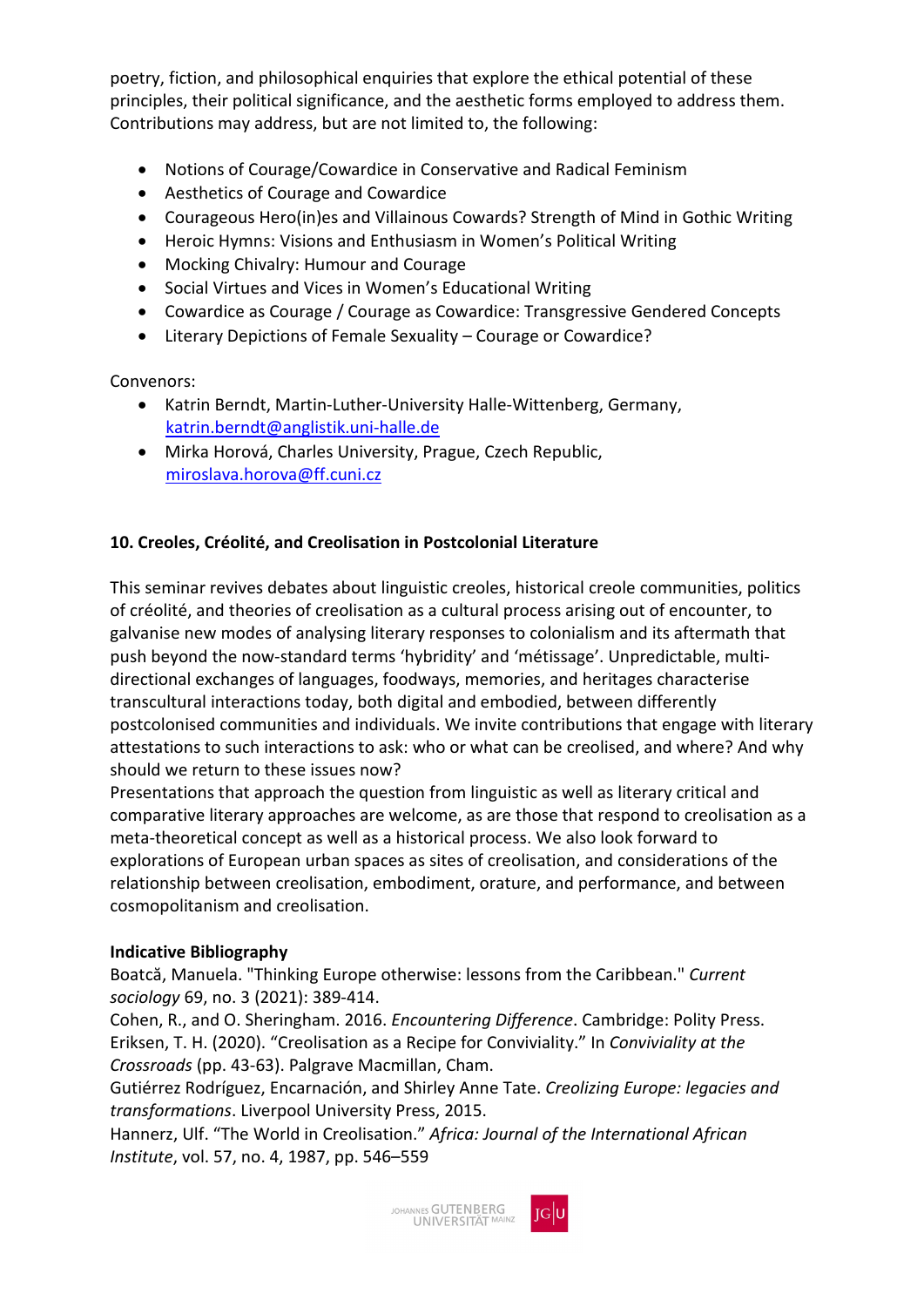Hemer, Oscar, Maja Povrzanović Frykman, and Per-Markku Ristilammi. *Conviviality at the Crossroads: The poetics and politics of everyday encounters*. Springer Nature, 2020. Rodríguez, Encarnación Gutiérrez. "Creolising Conviviality: Thinking Relational Ontology and Decolonial Ethics Through Ivan Illich and Édouard Glissant." In *Conviviality at the Crossroads*, pp. 105-124. Palgrave Macmillan, Cham, 2020.

Kabir, Ananya Jahanara. "Beyond Créolité and Coolitude, the Indian on the Plantation Recreolization in the Transoceanic Frame." *Middle Atlantic Review of Latin American Studies* 4, no. 2 (2020): 174-193

Shih, Shu-mei, and Françoise Lionnet. "Introduction The Creolization of Theory." In *The creolization of theory*, pp. 1-34. Duke University Press, 2011.

Convenors:

- Professor Isabel Carrera Suarez, University of Oviedo, [icarrera@uniovi.es,](mailto:icarrera@uniovi.es)
- Professor Ananya Jahanara Kabir, King's College London, [ananya.kabir@kcl.ac.uk](mailto:ananya.kabir@kcl.ac.uk)

# **11. 'Criminal Voice' in Literature**

From Robert Browning's dramatic monologues to televisual biopics, artists have used a range of techniques and forms to explore 'criminal voice'. While classic detective fiction often privileges the perspectives of the detective or the law, historical novels such as Margaret Atwood's *Alias Grace* examine the narrative agency of those accused of crime, complicating notions of criminal responsibility. This seminar focuses on literary technique and form, alongside ethical and critical-theoretical contexts for understanding 'criminal voice' and its representation in literature. We are particularly interested in historical fiction's engagement with 'criminal voice' but welcome proposals dealing with other genres and historical periods.

We invite paper proposals addressing some of the following questions (although this is not an exhaustive list):

How are literary technique and genre used to explore 'criminal voice'?

How do writers negotiate ethical questions in relation to criminal responsibility? How do writers balance the voice(s) of perpetrators with those of the victims of crime? What role do gender, class, ethnicity, race, sexuality and other markers of identity play in these depictions?

To what extent do cultural and cross-cultural specificities in crime literature impact on the representation of 'criminal voice'?

What kinds of critical-theoretical contexts are useful for approaching our understanding of 'criminal voice' and its representation in literature and culture?

Convenors:

- Prof. Isil Bas, Istanbul Kultur University, Turkey, [isil@boun.edu.tr](mailto:isil@boun.edu.tr)
- Prof. Anne Schwan, Edinburgh Napier University, Scotland[, a.schwan@napier.ac.uk](mailto:a.schwan@napier.ac.uk)

#### **12. Decolonial and Post-Colonial Narratives of Mental Health [SEMINAR WITHDRAWN]**

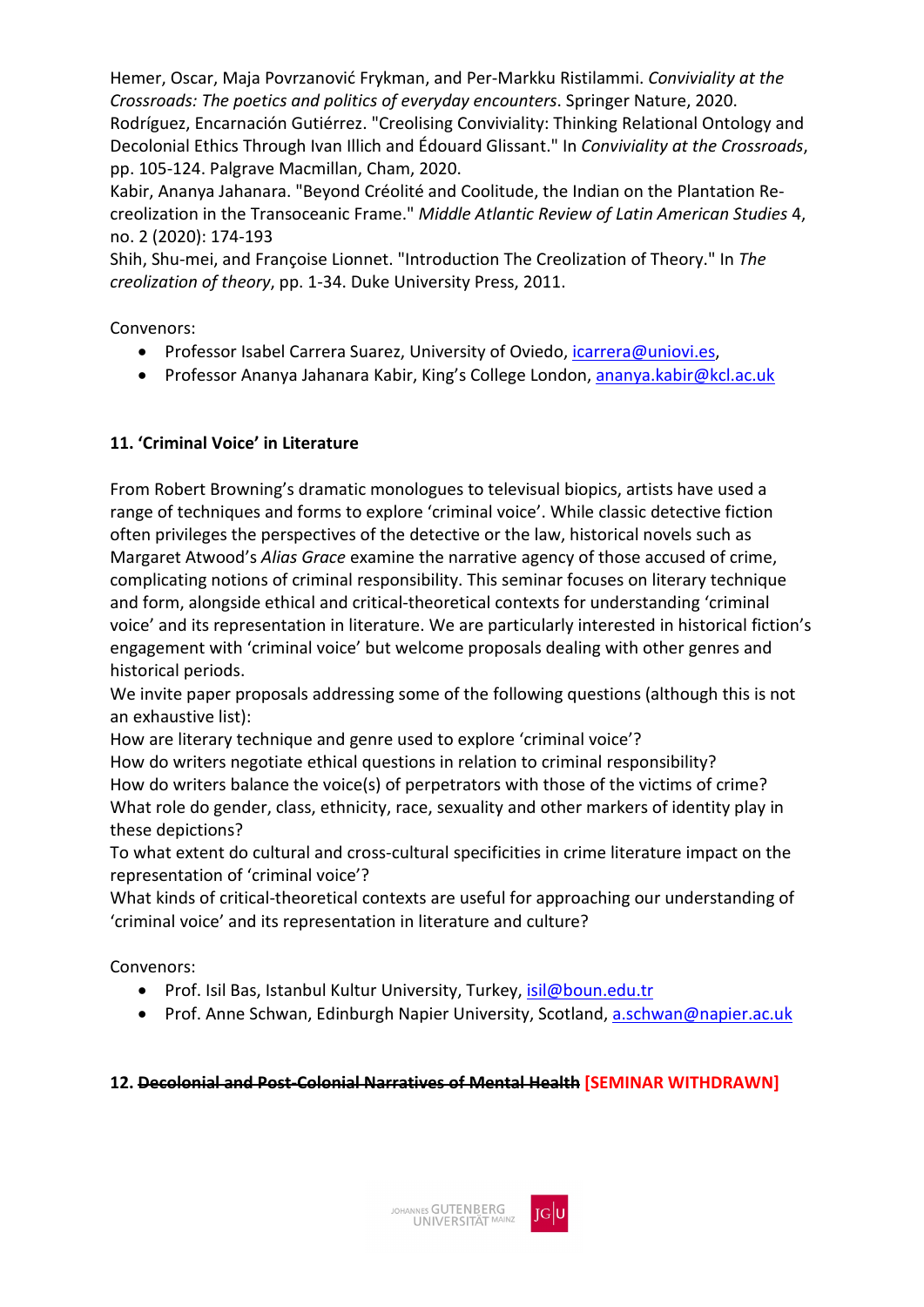#### **13. Diachronic Narratology**

Narratology since the turn of the millennium has increasingly considered the development of narrative both formally and functionally through the centuries. The panel welcomes new work in this line of research. We invite both literary and linguistic contributions focusing on diachronic developments from the Middle Ages to the present or between any two periods within that range. Comparisons between fiction and non-fiction would be particularly intriguing. Possible topics cover a range of areas (these are just illustrative examples to show what we have in mind), e.g.:

- development of description in fictional and nonfictional narratives
- the rise of the chapter in the early modern period and its implications for the structuring/progression of narratives
- legal narratives and how they develop
- speech act analyses of dialogue, e.g. in marriage proposals/rejections in eighteenth- and nineteenth-century novels
- fictional and non-fictional formulations of documents like wills in the sixteenth and eighteenth centuries
- different forms of images/letters included in fiction in a diachronic perspective
- how discourse metalepsis ("let me tell you about the lady's unhappiness while she is praying in chapel") develops from the sixteenth to the twentieth centuries
- etc.

Convenors:

- Monika Fludernik, Freiburg, Germany [\(sekretariat.fludernik@anglistik.uni](mailto:sekretariat.fludernik@anglistik.uni-freiburg.de)[freiburg.de\)](mailto:sekretariat.fludernik@anglistik.uni-freiburg.de)
- Irma Taavitsainen, Helsinki, Finland [\(irma.taavitsainen@helsinki.fi\)](mailto:irma.taavitsainen@helsinki.fi)

# **14. Dickens in Colour**

To celebrate its reopening after the lockdown, the Charles Dickens Museum in London hosted an exhibition entitled "Technicolour Dickens," featuring, among other things, a set of black and white portraits colourised by the artist and photographer Oliver Clyde. These views of Dickens in colour, based on historical evidence of the fashion of the time, as well as on the complexion of Dickens's descendants, produces a very different and new impression of the novelist. Visitors are invited to imagine him tanned after his walks in the metropolis or his visits to France and Italy, and wearing bright colours – a stark contrast to the austere impression conveyed by the black and white photographs we are accustomed to. Colours play a major role in Dickens's novels, but this topic – their symbolic value, their function in relation to creating evidentia – has not been fully explored yet. Does it matter that "Mr. Peter Magnus took a **blue** view of Mr. Pickwick through his coloured spectacles for several minutes"? What are the implications of green in *Oliver Twist*, when it is used both literally as a colour but also to metaphorically express character features, e.g. to describe Oliver as being "jolly **green**"? Can we reinterpret *Hard Times* as "The Red and the Black," but with a Dickensian rather than Stendhalian pallet, juxtaposing the two in order to lend the representation of Coketown energeia? And what of the "strangers" in *Little Dorrit* described

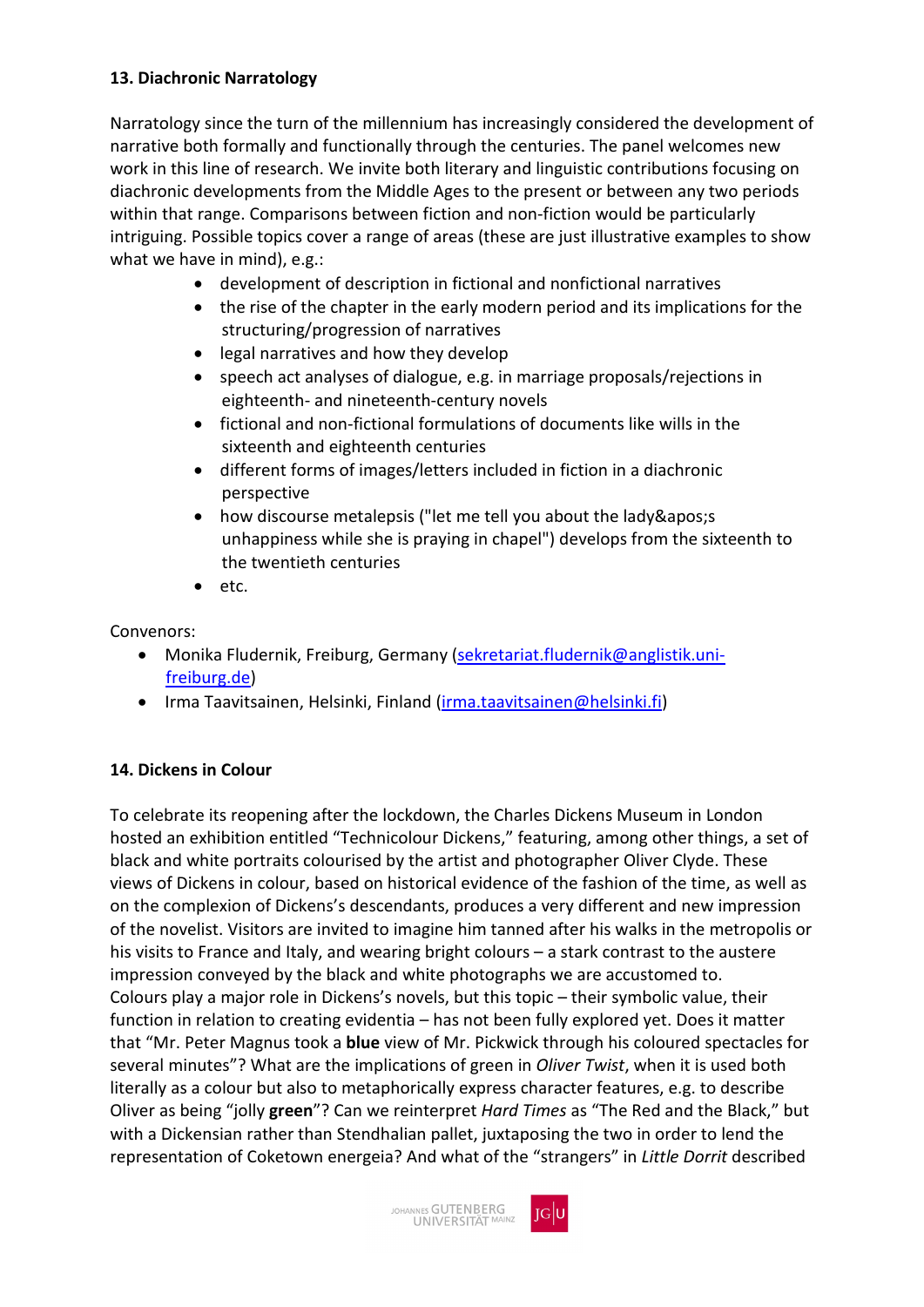as "star[ed] out of countenance by staring **white** houses, staring **white** walls, staring **white** streets, staring tracts of arid road, staring hills from which verdure was burnt away" for the novel as a whole? How does red add to the portrayal of revolutionary Paris in passages such as "The wine was **red** wine, and had stained the ground of the narrow street in the suburb of Saint Antoine, in Paris, where it was spilled. It had stained many hands, too, and many faces, and many naked feet, and many wooden shoes" in *A Tale of Two Cities*? And can we make general assumptions from Dickens's economical use of colour for characterisation, for instance in *Great Expectations*: "The lady with whom Estella was placed, Mrs. Brandley by name, was a widow, with one daughter several years older than Estella. The mother looked young, and the daughter looked old; the mother's complexion was pink, and the daughter's was **yellow**; the mother set up for frivolity, and the daughter for theology"? In the wake of the regular Dickensian gatherings that have taken place over the years in this major European venue, this ESSE panel accordingly purports to explore the idea of Dickensian colours a little further. This panel is also inspired by the European Research Council [ERC] project CHROMOTOPE, conducted by the French scholar Charlotte Ribeyrol, which "explores the changes that took place in attitudes to colour in the nineteenth century, and notably how the 'chromatic turn' of the 1850s mapped out new ways of thinking about colour in literature, art, science and technology throughout Europe." We will explore Dickens's life and work in relation to the "Victorian colour revolution." Papers are invited on topics including (but not limited to): colourscapes in Dickens's life and work; the rhetoric of colours (Michel); colours, psychology and social existence (Kastan and Farthing); navigating the invisibility of colour in text (Rey); chromatic lexicon (Mollard-Desfour); literary polychromy and dark material culture (Ripoll); colours, emotions and bodies (Ripoll); Dickensian pallets; the sounds of colours (Ripoll); colour symbolism; historical chromatology (Ribeyrol). Corpus linguistics and digital humanities approaches will also be welcome.

Indicative bibliography

Berlin, Brent and Paul Kay. *Basic Color Terms. Their Universality and Evolution*. CSLI Publications, 1969.

Conquer, Rey. *Reading Colour*. Peter Lang, 2019.

Kastan, David Scott and Stephen Farthing. *On Color*. Yale University Press, 2018 Mollard-Desfour, Annie. *Dictionnaire des mots et expressions de couleur*, CNRS Éditions, 2000.

Pastoureau, Michel. Bleu. *Histoire d'une couleur*. Seuil, 2000.

Pastoureau, Michel. Noir. *Histoire d'une couleur*. Seuil, 2011.

Pastoureau, Michel. Vert. *Histoire d'une couleur*. Seuil, 2013.

Pastoureau, Michel. Rouge. *Histoire d'une couleur*. Seuil, 2016

Michel, Alain. "Les couleurs de la rhétorique et la rhétorique des couleurs". In Pigeaud, Jackie (ed.). *La Couleur, les couleurs*. Presses Universitaires de Rennes, 2007. 17-28. Ribeyrol, Charlotte. *The Colours of the Past in Victorian England*. Peter Lang, 2016. Ripoll, Elodie. *Penser la couleur en littérature. Explorations romanesques des Lumières au réalisme*. Classiques Garnier, 2019

- Matthias Bauer (Eberhard Karls University Tübingen, Germany), [m.bauer@uni](mailto:m.bauer@uni-tuebingen.de)[tuebingen.de](mailto:m.bauer@uni-tuebingen.de)
- Nathalie Vanfasse (Aix-Marseille Université, France), [nathalie.vanfasse@univ-amu.fr](mailto:nathalie.vanfasse@univ-amu.fr)

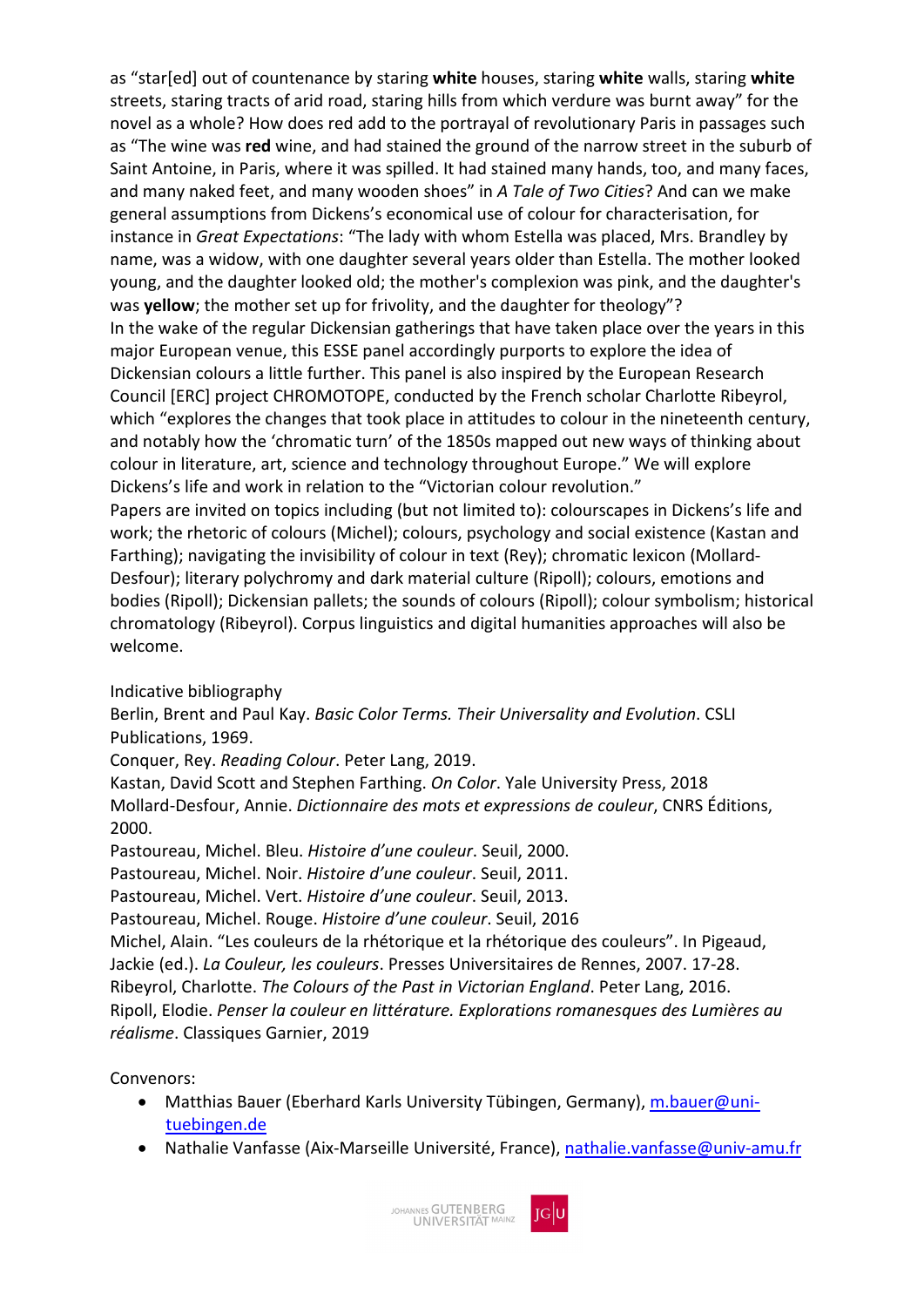• Angelika Zirker (Eberhard Karls University Tübingen, Germany), [angelika.zirker@uni](mailto:angelika.zirker@uni-tuebingen.de)[tuebingen.de](mailto:angelika.zirker@uni-tuebingen.de)

#### **15. Eco-Narratives of Gender and Age: Intergenerational Eco-Imaginaries in Literature, Film, and Other Media**

When Amitav Gosh identifies "a crisis of the imagination" and suggests that climate fiction creates thought experiments challenging the status quo, cultural representations are positioned as political voices of resistance. Regarding gender, age, and generations, climate discourse has highlighted asymmetrical structures of power (Sachs 2014), and often ignored intergenerational collaboration by portraying "greedy geezers" (Fairlie 1988) versus young victims. Acknowledging eco-imaginaries of collaboration, this seminar seeks to provide an understanding of the intersections of gender, age, and generations in view of the superhuman scale of geological/deep time. We thus invite contributions which address fictional representations of collaborative, multi-generational voices in climate discourse.

Convenors:

- Roberta Maierhofer (University of Graz, Austria), [roberta.maierhofer@uni-graz.at](mailto:roberta.maierhofer@uni-graz.at)
- Michael Fuchs (University of Oldenburg, Germany), [michael.fuchs@uol.de](mailto:michael.fuchs@uol.de)

#### **16. English as a Foreign Language for Students with Special Educational Needs – Strategies and Challenges for Teacher Training and Research**

The seminar draws upon a tradition of ESSE seminars focused on teaching English to learners with special educational needs (SEN) which has been steadily attracting an increasing number of participants. The growing interest corresponds to the trend of inclusive education as well as individualization in classroom-based instruction. The specific focus of the seminar is on English language teacher training and development towards inclusive education. The contributions should particularly focus on how the existing EFL teacher training programs reflect the shift towards inclusive education and the in-service EFL teacher development with regard to supporting learners with SEN. We also want to share good practices in research on EFL and inclusive teaching training programs. The presentations can introduce research results, comparisons of training programs as well as examples of good practice. We invite proposals for contributions concerning teaching EFL to students with a wide range of SEN (e.g. sensory and physical disabilities, specific educational needs such as dyslexia, ASD and others).

- Ewa Domagała-Zyśk PhD habil., John Paul II Catholic University of Lublin, Poland, Centre for Education of Deaf and Hard of Hearing, [ewadom@kul.pl](mailto:ewadom@kul.pl)
- Jitka Sedláčková PhD, Masaryk University, Brno, Czech Republic, Department of English and American Studies, [jitkasedlackova@mail.muni.cz](mailto:jitkasedlackova@mail.muni.cz)

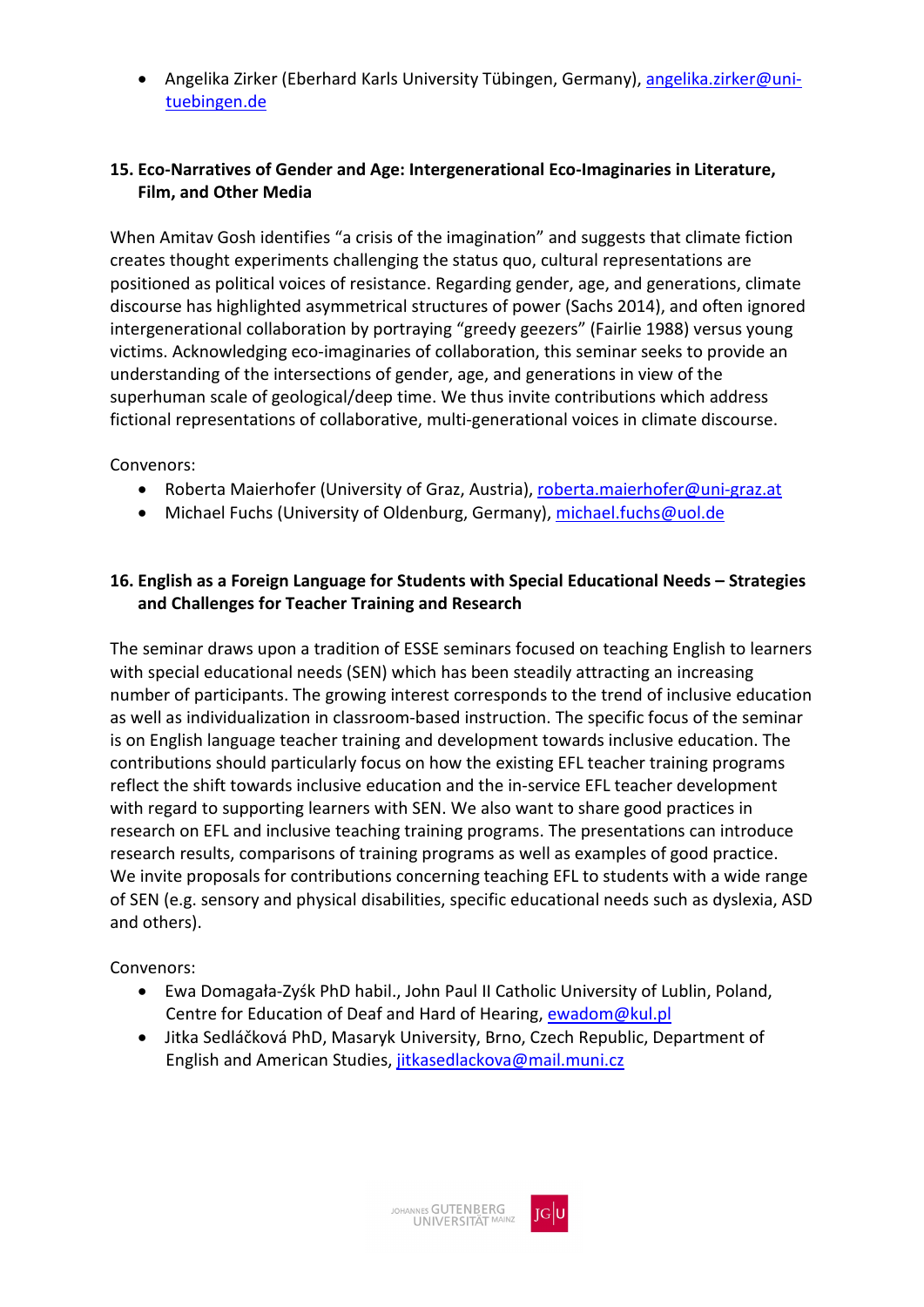#### **17. English in Liberia: Language and Literature**

Despite a wealth of historical research on Liberia – a country founded by black U.S. settlers brought to West Africa in the 1820s, under the auspices of the American Colonization Society (ACS) – Liberian English and Anglophone Liberian literature remain under-researched. This seminar aims to provide an interdisciplinary forum for authors, linguists, and literary scholars working on Liberia (incl. the country's transnational connections).

Three key aims are:

(a) to foster a more sustained dialogue on Liberia;

(b) to situate Liberia within larger debates (e.g. postcolonial studies or World Englishes);

(c) to outline future research areas.

The novelist Vamba Sherif (www.vambasherif.com) will deliver an opening address on English in Liberia. In addition, we are looking for scholarly contributions focusing on topics such as:

#### Linguistics

- characteristic features of Liberian English;
- origin and development of Liberian English;
- multilingualism and language contact;
- Liberian English in the diaspora and the sociolinguistics of migration;
- language choice and identity;
- language attitudes and policy.

#### Literature

- life writing (e.g. letters or memoirs);
- 19th-century travel narratives;
- the civil wars and trauma fiction (e.g. Elma Shaw);
- individual works and authors (e.g. Wilton Sankawulo, Bai T. Moore);
- poetry, drama, and performance (e.g. Patricia Jabbeh Wesley, Kona Khasu);
- diaspora literature (e.g. Wayétu Moore)
- Liberia, Pan-Africanism, & postcolonial theory (e.g. Edward Wilmot Blyden)

Convenors:

- Lucia Siebers (University of Duisburg-Essen), [lucia.siebers@uni-due.de](mailto:lucia.siebers@uni-due.de)
- Martin Mühlheim (University of Zurich), [m.muehlheim@es.uzh.ch](mailto:m.muehlheim@es.uzh.ch)

#### **18. Gender in English Language Education: Current Trends and Future Perspectives**

The aim of this seminar is to explore the link between English language teaching and learning and the topical research area of Gender Studies from a European perspective. We invite contributions addressing and interrogating the impact of Gender Studies research on curricula, materials and methodology in English language education in Europe. Contributions should focus on topics related to gender including, for example, gender(ed) identities,

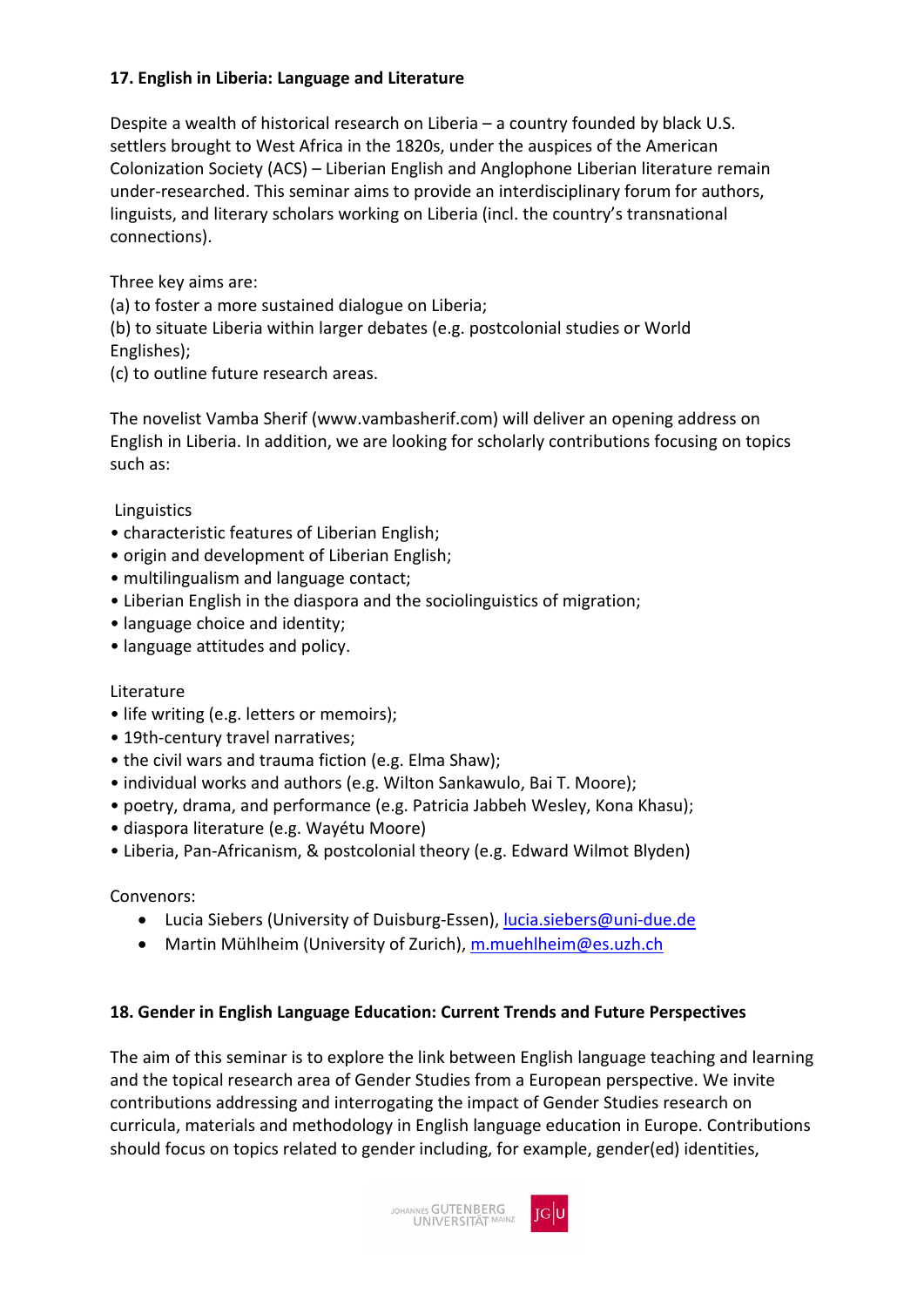sustainability, (mental) health, gender and the posthuman, as well as both traditional and innovative language learning and teaching materials (moving images, graphic novels, borndigital texts, etc.) and approaches to gender-sensitive English language education.

Convenors:

- Christian Ludwig (Freie Universität Berlin, Germany, [christian.ludwig@fu-berlin.de\)](mailto:christian.ludwig@fu-berlin.de)
- Polina Shvanyukova (University of Udine, Italy, [polina.shvanyukova@gmail.com\)](mailto:polina.shvanyukova@gmail.com)

# **19. Global Implications of News Discourse in English in the Social Media**

This seminar invites scholarly driven investigations aimed at exploring the implications of discourse of various local and global news published worldwide in English in the social media (Facebook, Instagram, Twitter, etc.). Contributions are expected to highlight new paradigms of analytical and theoretical research of daily news published in the English language on social media and provide insights into how the discourse displays contemporary topics to global audiences (including but not limited to linguistic devices, discursive strategies, constructions and transformations, ideological polarizations, etc.), thereby influencing both ideologies and identities of the social network users consuming the news worldwide. We encourage investigations including various objects (oral and written discourse, texts, communicative events, etc.), explorations of different corpora compiled from content posted on social media in the form of opinions, responses, replies, memes, gifs and reactions as well as analyses based on theories established in journalism, media studies, linguistics, culture studies, etc.

We believe the seminar will provide an enriching experience for all participants. In addition, we are planning a joint publication of selected papers presented within the seminar. The publication would be with a prominent international publisher, the choice of which will depend on the aims and scope of the selected papers.

Convenors:

- Jasmina Đorđević, University of Niš, Serbia, [jasmina.djordjevic@filfak.ni.ac.rs](mailto:jasmina.djordjevic@filfak.ni.ac.rs)
- Bledar Toska, University of Vlora, Albania, [bledartoska@yahoo.co.uk](mailto:bledartoska@yahoo.co.uk)

# **20. Hideous progeny? Reanimations of Mary Shelley's** *Frankenstein*

This seminar will examine rewritings and transmedial adaptations of Mary Shelley's *Frankenstein* (1818). Shelley's novel has been the subject of reworking and revision since William Godwin made substantive alterations to the text for the second edition of 1823, the same year Richard Brinsley Peake's stage adaptation, *Presumption*, premiered at the English Opera House. Since then, Frankenstein and his monster have been reanimated on page, stage and TV, in films, cartoons, comics, graphic novels, video games, and other media, as well as in many different languages.

Wikipedia lists 74 cinematic adaptations alone, ranging from the lost 1915 horror film *Life Without Soul* to Tim Burton's *Frankenweenie*. These reanimations have offered multiple (re)interpretations of the story, from transcreations that endeavour to be faithful to the pathos of the novel, to parodies, to contemplations on creation, identity and the creative nature of science and art that take Mary Shelley's work as their starting point before

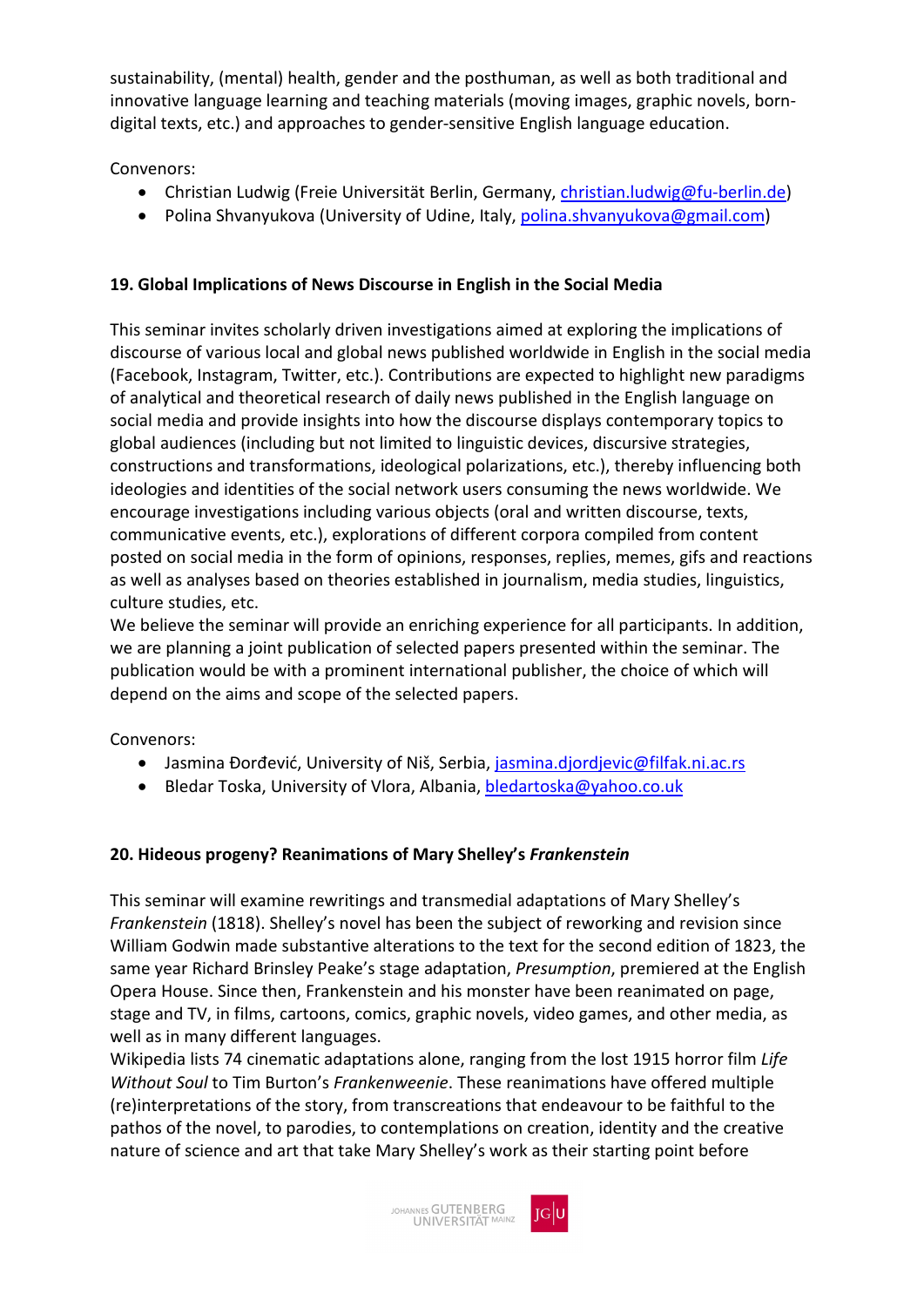diverging dramatically from it in any number of ways. We would welcome academic papers exploring any and all such reanimations and/or their implications for adaptation, translation and transcreation studies and theory, as well as for our readings of Shelley's own text. We would also be very interested in receiving proposals for more practice-focused contributions from film-makers, artists, writers, translators, actors and other practitioners in any and all media, discussing their own creative responses to the novel. By bringing together scholars and practitioners working on and in different media, cultures and languages, we hope to gain new insights into how and why Frankenstein has continued to variously animate so many of us.

#### Convenors:

- Prof. Enrichetta Soccio (G. d'Annunzio University of Chieti and Pescara, Italy, [enrichetta.soccio@unich.it](mailto:enrichetta.soccio@unich.it)
- Assoc. Prof. Seda Arıkan (Fırat University, Elazığ, Turkey, [bulutsedaarikan@gmail.com](mailto:bulutsedaarikan@gmail.com)
- Asst Prof. Patrick Hart (Bilkent University, Ankara, Turkey, [patrick.hart@bilkent.edu.tr](mailto:patrick.hart@bilkent.edu.tr)
- Res. Asst. Yeşim İpekçi (Fırat University, Elazığ, Turkey, [yipekci@firat.edu.tr](mailto:yipekci@firat.edu.tr)

## **21. Interlingual and Intersemiotic Translations of** *Alice's Adventures in Wonderland*

*Alice's Adventures in Wonderland* has been designed from its first publication in 1865 as an illustrated story in which Lewis Carroll's language games and John Tenniel's drawings work together in a complementary and/or contradictory manner to create the nonsensical fantasy effect that famously renewed children's literature by celebrating the non-didactic, ludic, interactive potentials of the genre. This seminar rethinks the image-textual dynamics of the Alice books in a transnational, transmedial context: we focus on the interconnected challenges of interlingual translation and intersemiotic adaptation. Our aim is to explore the many new faces Alice gains through her verbal and visual transformations into new words and images across a variety of languages, genres, and media.

Convenors:

- Anna Kérchy, PhD Dr habil, University of Szeged, Hungary [\(akerchy@ieas-szeged.hu\)](mailto:akerchy@ieas-szeged.hu)
- Riitta Oittinnen, Prof Dr, Tampere University, Finland [\(riitta.oittinen@tuni.fi\)](mailto:riitta.oittinen@tuni.fi)
- Bogumila Kaniewska, Prof Dr hab. Adam Mickiewicz University, Poland [\(kanbo@amu.edu.pl\)](mailto:kanbo@amu.edu.pl)
- Aleksandra Wieczorkiewicz, PhD candidate, Adam Mickiewicz University, Poland [\(wieczorkiewicz@amu.edu.pl\)](mailto:wieczorkiewicz@amu.edu.pl)

#### **22. Interpreting Online Headlines [SEMINAR HAS MERGED WITH ROUND TABLE 5]**

#### **23. Language Mixing in Texts from Medieval England**

This seminar brings together papers exploring language mixing in texts from medieval England, c.500-1500.Numerous texts of various genres both before and after the Norman Conquest include more than one language. The language interplay ranges from the use of individual technical terms to fully-fledged code-switching. The seminar explores the wider

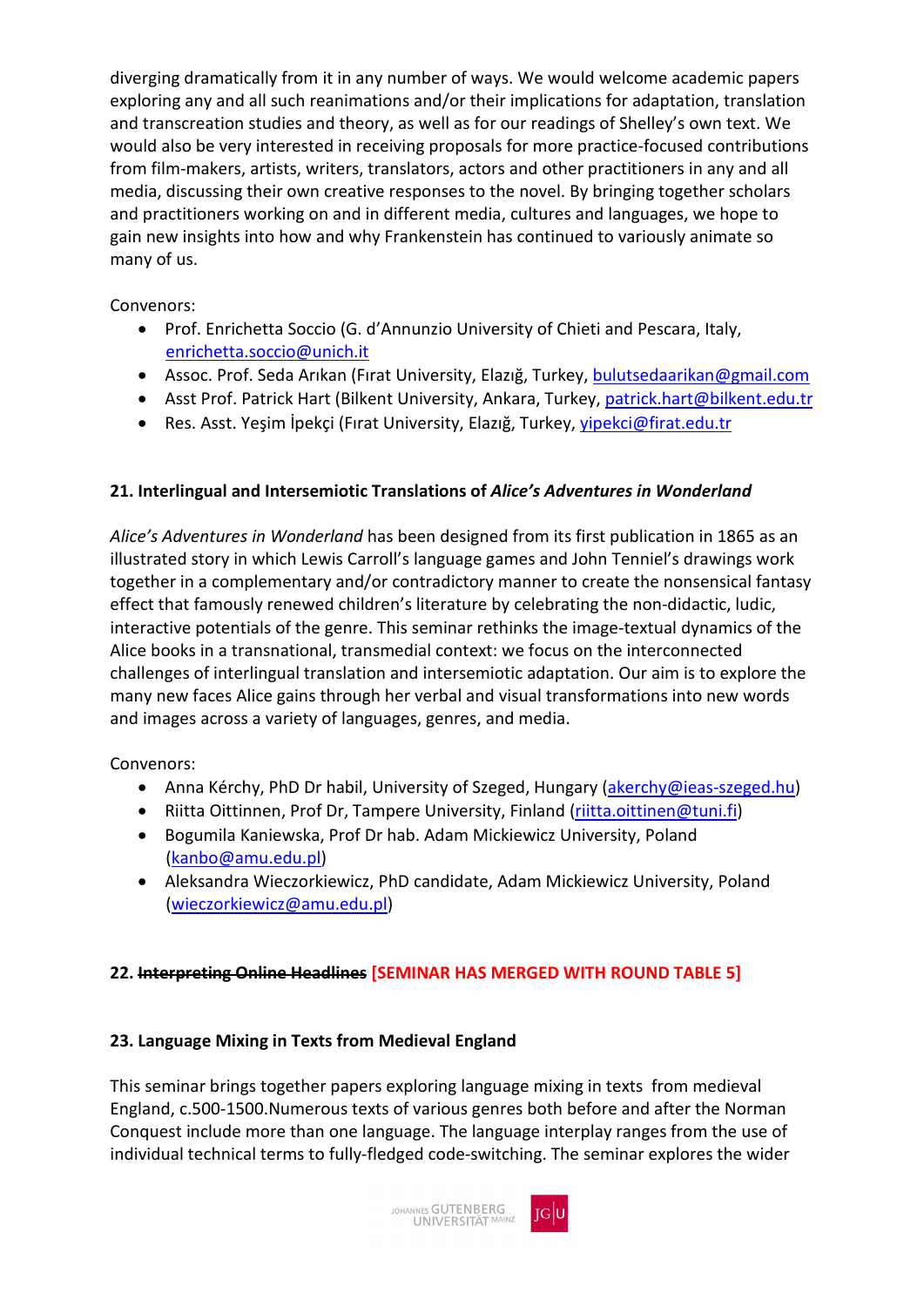implications of language mixing from various perspectives. We welcome papers focusing on language mixing in charters, inscriptions, sermons, medical texts, glossaries, narrative texts, plays, etc., and applying literary, linguistic, historical, or visual methodologies. We encourage contributions that move beyond disciplinary and period boundaries.

Convenors:

- Olga Timofeeva (University of Zurich, Switzerland), [olga.timofeeva@es.uzh.ch](mailto:olga.timofeeva@es.uzh.ch)
- Francesca Tinti (University of the Basque Country, Spain), [francesca.tinti@ehu.eus](mailto:francesca.tinti@ehu.eus)
- Annina Seiler (University of Zurich, Switzerland)[, annina.seiler@es.uzh.ch](mailto:annina.seiler@es.uzh.ch)

# **24. Lockdown Literature: Past and Present Pandemic Paradigms**

This seminar focuses on lockdown literature, an emerging genre owing much to the literature produced during the outbreak of COVID-19, here tentatively defined as literature that features pandemics, life and human existence under isolation and prevention measures, human anxiety, fears, uncertainties and future hopes. The seminar aims to discuss the various paradigms, cultural, social, economic, medical, or political, of past and present pandemics in literatures in English, be that fiction, poetry or essay writing. Potential participants are invited to discuss the literary representations of any of the following:

- fear of death, human suffering, despair, sorrow, and grief;
- social transformation and cultural beliefs in the time of pandemic(s);
- social hierarchies, racial differences, human vulnerabilities, inequalities;
- effects of the pandemic on the modernization of the medical profession;
- dystopian visions of the pandemic.

Convenors:

- Armela Panajoti (University of Vlora, Albania), [armelap@assenglish.org](mailto:armelap@assenglish.org)
- Angelika Reichmann (Eszterházy Károly University, Hungary)[, reichmanna@gmail.com](mailto:reichmanna@gmail.com)

# **25. Material Agency: Early Modern Perspectives**

"Nature is but one united material Body" writes Margaret Cavendish in her *Grounds of Natural Philosophy*, first published in 1668, in which she makes strong materialist claims that insist on the interconnectedness of all of nature's constituents. Eccentric at her time, such thought resonates across the intervening centuries with more recent new materialist endeavours to promote a flat ontology that rethinks both Cartesian dualities and Newtonian mechanics. Recent interventions in literary and cultural theory like new materialism, ecocriticism and actor-network-theory have made a concerted effort to rethink the role of the material world, emphasising in particular its agency. Taking their inspiration and urgency from the natural sciences and the environmental crisis, these theories appear to be firmly contemporary. Yet, the example of Cavendish demonstrates that there are historical alternatives to a Cartesian ontology which do not understand matter as passive. This seminar wishes to explore Early Modern ideas about material agency and the interaction of human and nonhuman matter aiming to bring such historical perspectives into a critical dialogue with contemporary theory. Such a dialogue not only promises to bring to

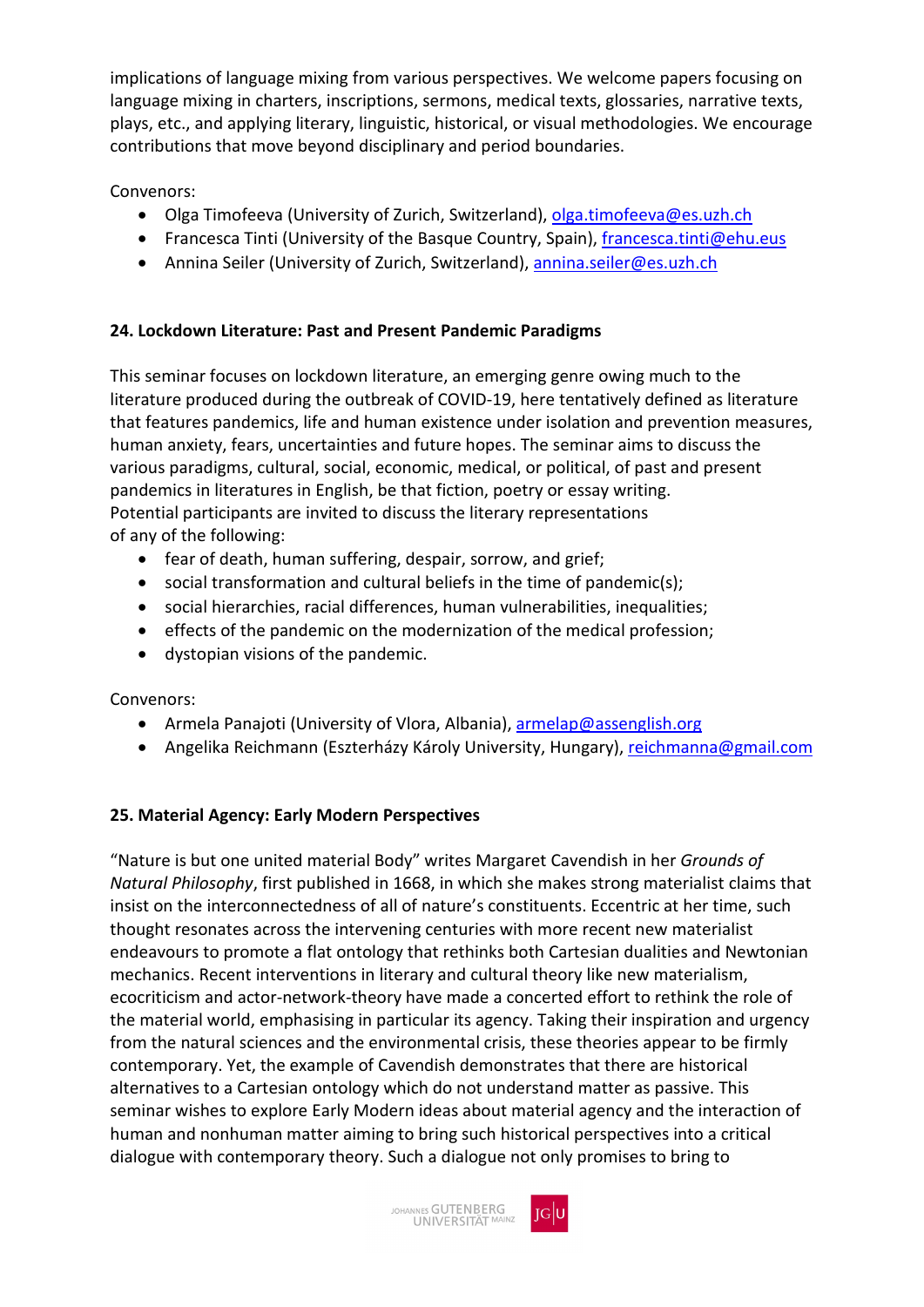prominence forms of Early Modern material agency which may have been marginalised in critical discourse, but also offers a possible corrective to the historical bias implied by a progressivist narrative of recent materialisms as post-Cartesian. Reviewing concepts and cultural as well as literary representations of Early Modern material agency will serve to highlight continuities as well as differences and allow us to explore history as a playground and experimental laboratory for ideas which we can see taking centre stage today. This seminar will welcome abstracts on any topic exploring Early Modern material agency and its representation in literature and culture, including, but not restricted to: Early Modern versions of material agency and flat ontologies, like monism and atomism the agency of matter, objects, and things (for instance, cultic or religious objects, fetishes, etc.) medical theory, especially ideas about the interaction of body, mind, and substances like food, medicine or poison; plants; humour theory agency of abject matter, like waste, excrement, corpses

Convenors:

- Dr. Irmtraud Huber, Ludwig-Maximilians-Universität München, Germany, [irmtraud.huber@anglistik.uni-muenchen.de](mailto:irmtraud.huber@anglistik.uni-muenchen.de)
- Dr. Ursula Kluwick, Universität Bern, Switzerland, [ursula.kluwick@ens.unibe.ch](mailto:ursula.kluwick@ens.unibe.ch)

#### **26. Modernism in Motion**

The seminar proposes to explore the ideas of motion and mobility in modernism from the interrelated perspective of literary and cultural studies. Increased and not always voluntary mobility as well as social and political movements, and reconfigured gender and sexual identities contributed both to more fluid life styles and to an aesthetic motion in the sense of new formal departures and a redrawing of the canon. We invite contributions that address the physical, conceptual, and aesthetic mobility of modernist authors and works, and the impact this has had on recent (re-)conceptualisations of modernism. Aspects to be investigated in the seminar presentations include but are not limited to:

- travel, holidays, a new leisure culture
- technological developments allowing greater physical mobility (e.g. automobiles, airplanes, ocean liners)
- forced displacement and exile
- social mobility, class conflict, social and political movements
- experimental life styles, new forms of communities, new sexualities and genders
- aesthetic experimentation, new languages, challenges to the canon
- and the interrelatedness of the topics above.

- Virginia Richter, University of Bern, Switzerland, [virginia.richter@unibe.ch](mailto:virginia.richter@unibe.ch)
- Nóra Séllei, University of Debrecen, Hungary, [sellei.nora@arts.unideb.hu](mailto:sellei.nora@arts.unideb.hu)

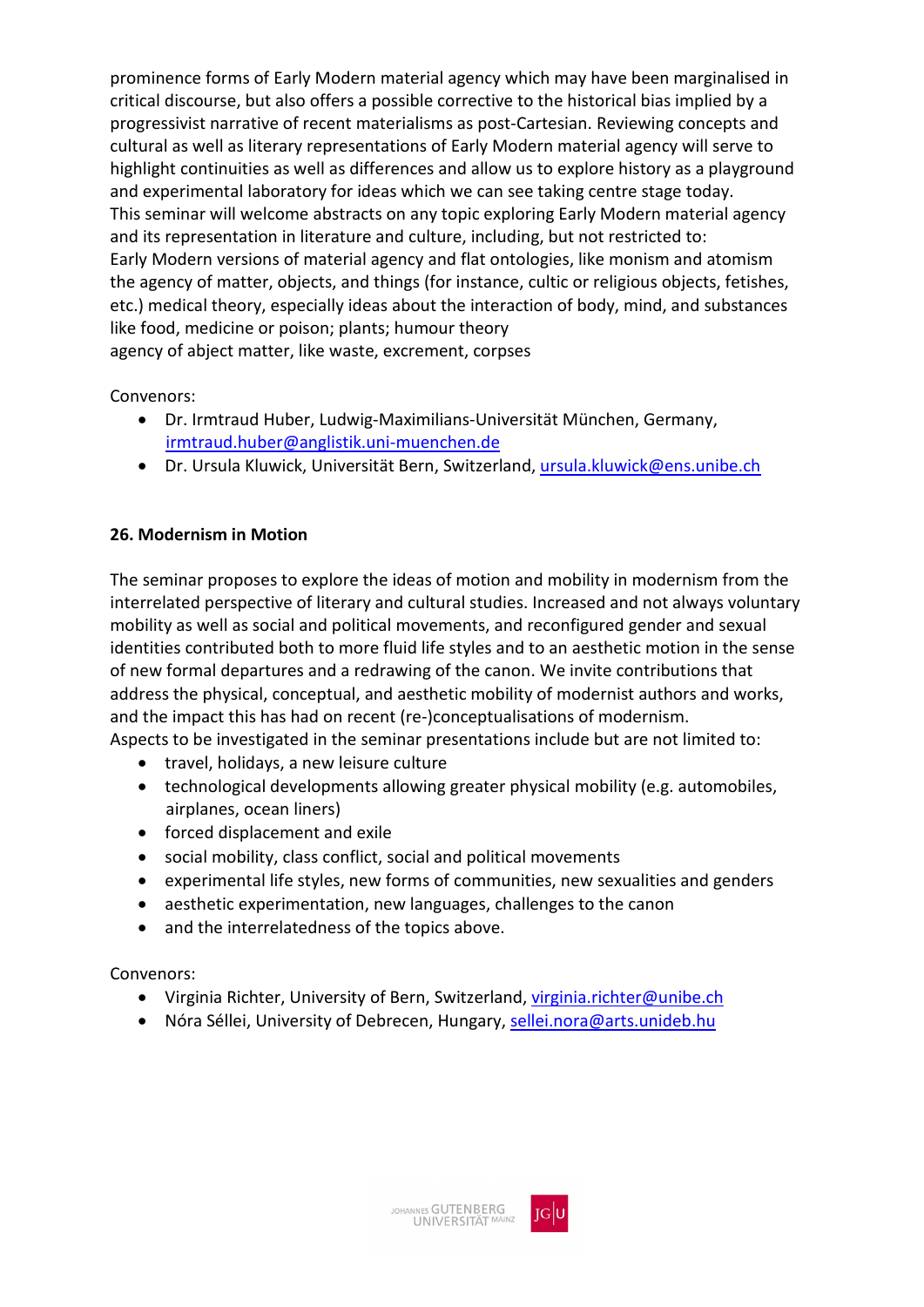#### **27. Narratives of Ageing and Old Age in the Fantastic Mode**

Literature in non-realist modes such as the fantastic offers rich explorations of the anxieties and desires related to the experience of life in time. In their ambiguous relationship to the real, fantastic modes of literature open up epistemological and aesthetic alternatives for thinking about ageing across the lifecourse. In addition, in its dystopian and gothic variations, the fantastic also engages with fears about old age and ageing, directing the speculative question 'what if' into both the past and the future. Thus, the fantastic mode provides an entry point for analyses of age representation which may open up new conceptualisations, on the one hand, and, on the other, serve to critique existing social and cultural stereotypes of old age.

In this seminar, we address the question how fantastic genres address conceptions of age, ageing and the lifecourse. We employ genre loosely in the form of speculative modes of the fantastic that enable readings of alternative worlds and times. This allows us to consider texts which may be variously categorised as fantasy, gothic, science fiction and dystopia, recognising what such modes have in common rather than what might separate them. We invite contributions analysing different genres of the fantastic such as vampire fiction, ghost stories, science fiction, utopian/dystopian fiction and fantasy. We invite case studies that investigate key fantastic tropes in thinking about ageing and time such as longevity, immortality and rejuvenescence. We also invite contributions that explore 'fantastic' age representations from different periods across literary history, recognising that fantasy changes along with the changing nature of reality. We particularly welcome papers that address texts from the Global South.

Contributions may address some of the following questions:

- How do literary visions of alternative worlds and times intersect with, reinforce, but also critique what it means to live a human life in time?
- What might it mean to age in a posthuman context?
- How does the fantastic shape epistemological and ontological possibilities of life in time?
- How do age narratives shape fantastic genres?
- What cultural fears do figures of the fantastic like the vampire, zombie or the witch address and how are these related to longevity/eternal life?
- How is ageing represented in its relationship to death, dying and the end of life in fantastic modes?
- What are the functions of the life course, of childhood/youth and old age in particular, in the fantasy genre?
- What is the relationship between fantastic narratives, 'queer' time and ageing?
- How are embodied experiences of age, gender and race constructed and defamiliarised in fantasy and science fiction?
- How do age and ageing intersect with wider cultural and scientific narratives of demographic and climate change? What does this tell us about contemporary discourses of ageing and 'lateness'?

- Sarah Falcus, University of Huddersfield, United Kingdom [\(S.J.Falcus@hud.ac.uk\)](mailto:S.J.Falcus@hud.ac.uk)
- Heike Hartung, University of Potsdam, Germany [\(hhartung@uni-potsdam.de\)](mailto:hhartung@uni-potsdam.de)
- Maricel Oró Piqueras, Universitat de Lleida, Catalonia [\(maricel.oro@udl.cat\)](mailto:maricel.oro@udl.cat)

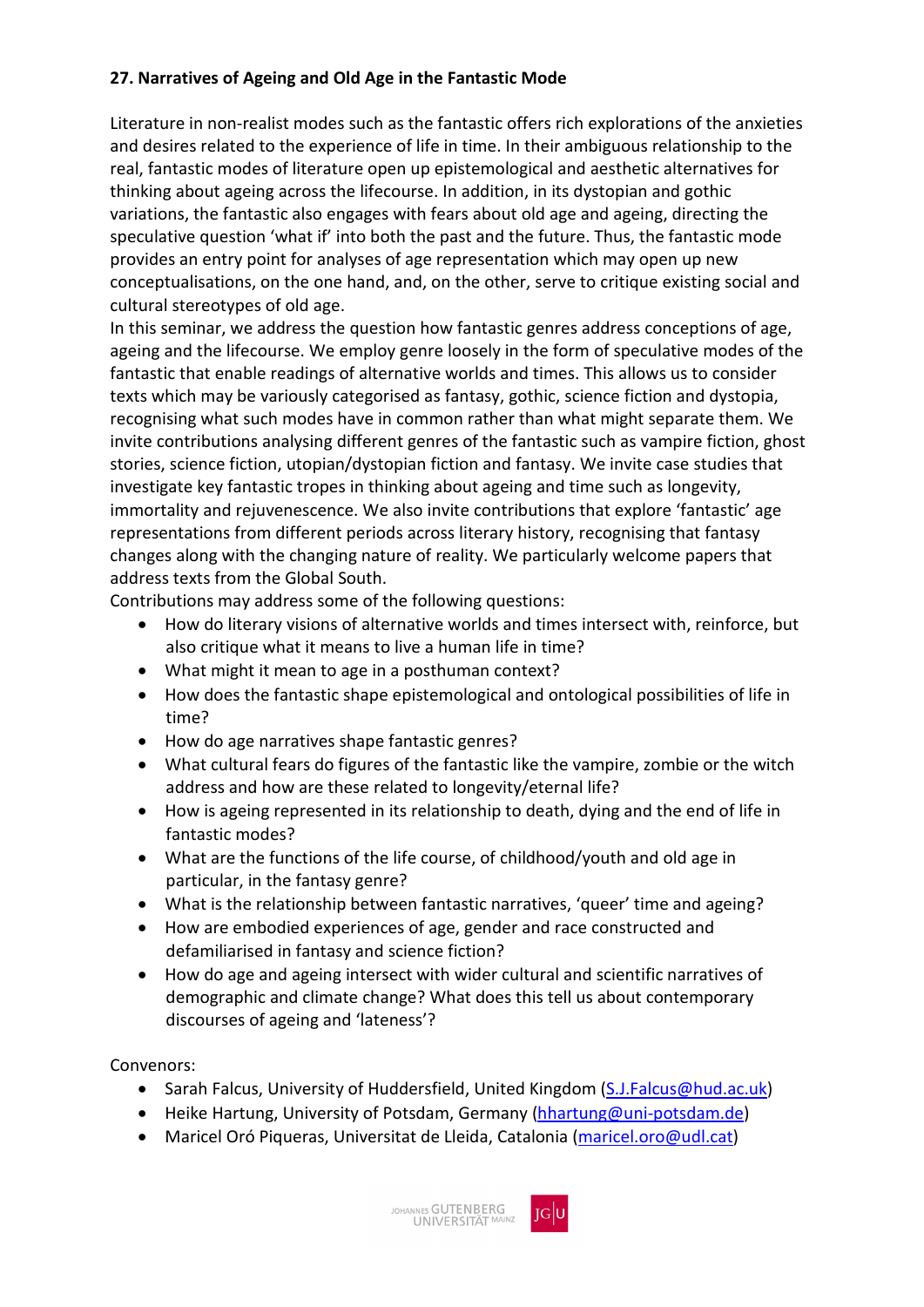#### **28. Notre Père Walter Scott: Revisiting Scott at 250**

To mark the 250th anniversary of Walter Scott's birth, we would like to provide an opportunity to revisit his work, its legacy, its relationship to European literature, and its relevance for today. In his own lifetime Scott was by far the bestselling writer of the day and his work was translated and read across Europe. This panel will showcase some of the work being undertaken on Scott by scholars across Europe today and will explore why they still find his work interesting and relevant.

Convenors:

- Professor Alison Lumsden Regius Professor of English Literature, Co-director of the Walter Scott Research Centre andHonorary Librarian Abbotsford, LLMVC, University of Aberdeen, Scotland, [a.lumsden@abdn.ac.uk](mailto:a.lumsden@abdn.ac.uk)
- Priv.-Doz. Dr. Sigrid Rieuwerts, Johannes Gutenberg-Universität Mainz, Germany, [rieuwerts@uni-mainz.de](mailto:rieuwerts@uni-mainz.de)

#### **29. Over 100 Years Later: The Reception of Late 19th-century British and Irish Fiction in Europe**

The late years of the 19th century were times in which significant changes and innovations took shape in British and Irish fiction. Some authors, such as Samuel Butler, Thomas Hardy or Oscar Wilde, reacted against major mid-Victorian idols and conventions. The "fallen woman" was replaced by the "new woman" in novels by Sarah Grand and Mona Caird. Similarly, various innovative narrative strategies appeared in novelists such as Joseph Conrad and Henry James. The aim of this seminar is to explore how all these changes and innovations have been received in Continental Europe. Thus, papers are invited that investigate the ways in which authors from this period have been translated, published, read and reviewed in European countries over the last 100 years and more. We welcome a variety of approaches – historical, textual, cultural, bibliographical – within the field of reception or translation studies, although participants should feel free to present other interdisciplinary approaches or innovative perspectives on their topics of interest.

Convenors:

- Ebbe Klitgård, University of Roskilde, Denmark, [ebbek@ruc.dk](mailto:ebbek@ruc.dk)
- Alberto Lázaro, University of Alcalá, Spain, [alberto.lazaro@uah.es](mailto:alberto.lazaro@uah.es)

#### **30. Persuasion in Scientific Discourse: Strategies and Linguistic Resources**

Empirical research of the past several decades has suggested that socially constructed persuasion is at the heart of scientific discourse and that different disciplines and cultures create persuasive texts employing different strategies, techniques, and linguistic resources (Berkenkotter & Huckin 1995; Hyland 2004, 2005; Fløttum et al. 2006; Hyland & Jiang 2019; Dontcheva-Navratilova et al. 2020, among others). In this seminar we look for contributions investigating patterns of effective persuasion in traditional academic genres such as conference abstracts, academic book reviews, research papers, textbooks, and in digital genres such as science blogs, research project websites, crowdfunding proposals and e-zines.

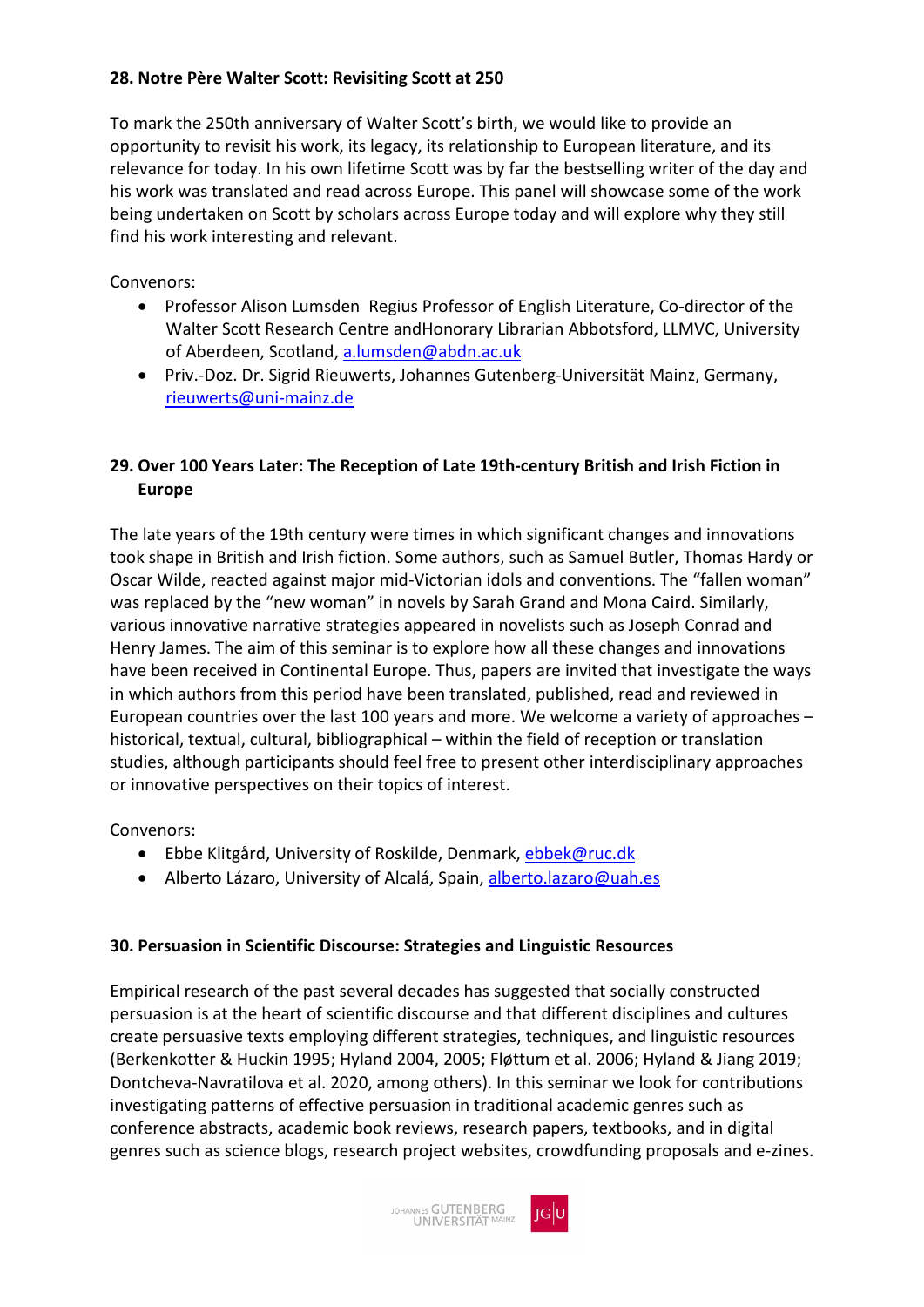A fruitful area for research of persuasive strategies is the interplay of stance and engagement linguistic resources and how these are employed by scientific authors in their writing. Therefore, we are interested in analyses of persuasion linked to the engagement of the reader and the expression of personal stance and point of view and how these interact with discourse structure and topic presentation and discussion in academic texts. Especially as far as digital genres are concerned, both symmetric and asymmetric discourse contexts may be considered where persuasion is addressed to experts and/or non-experts and in both monologic and dialogic genres. We also welcome rhetorical approaches to persuasion in science communications, as long as the linguistic dimension is highlighted (as, for example, in Luzón & Pérez-Llantada 2019). We invite studies of texts in English as well as cross-linguistic and cross-disciplinary studies.

Berkenkotter, C. & Huckin, T. 1995. *Genre knowledge in disciplinary communication*. Hillsdale, NJ: Lawrence Erlbaum.

Dontcheva-Navratilova, O., Adam, M., Povolná, R. & Vogel, R. 2020. *Persuasion in specialized discourses*. Cham: Palgrave Macmillan.

Fløttum, K., Dahl, T. & Kinn, T. 2006. *Academic voices: across languages and disciplines*. Amsterdam/Philadelphia: John Benjamins Publishing Company.

Hyland, K. 2004. A convincing argument: Corpus analysis and academic persuasion. In *Discourse in the Professions: Perspectives from corpus linguistics*, ed. Ulla Connor & Thomas A. Upton, 87-113. Amsterdam: Benjamins.

Hyland, K. 2005. Stance and engagement: a model of interaction in academic discourse. *Discourse Studies*, 7: 2, 173-192.

Hyland, K. & Jiang, K. 2019. *Academic discourse and global publishing: Disciplinary persuasion in changing times*. London: Routledge.

Luzón, M. J. and Pérez-Llantada, C. (eds). 2019. *Science Communication on the Internet. Old Genres Meet New Genres*. Amsterdam/Philadelphia: John Benjamins.

Convenors:

- Jolanta Šinkūnienė, Vilnius University, Lithuania, [jolanta.sinkuniene@flf.vu.lt](mailto:jolanta.sinkuniene@flf.vu.lt)
- Maria Freddi, University of Pavia, Italy, [maria.freddi@unipv.it](mailto:maria.freddi@unipv.it)

#### **31. Rebellious Marys: Women on Self-Development in Late 18th-and Early 19th-Century Fiction and Prose Writings**

This seminar is inspired by Mary Wollstonecraft's, Mary Robinson's, Mary Hays's, and Mary Shelley's work and by their revolutionary novels, *Mary* (1788), *Maria* (1798), *The Victim of Prejudice* (1799), and *Mathilda* (1820) among others. In all these works, the female protagonist struggles to find her own way in life, aiming to fulfil her self-development and to escape the constraints of the 18th and 19th centuries. This seminar intends to give voice to those courageous women – writers, journalists and fictional characters – who dared to question, criticise and/or transgress the boundaries of their social roles, emphasising the importance of (self-)education, self-knowledge and self-reliance. We welcome proposals discussing prose and fictional works written by "the rebellious Marys" not only in the Pre-Romantic and Romantic periods but also in the early Victorian times. The seminar papers may also focus on other genres, such as treatises, journalistic pieces, or fables, in addition to

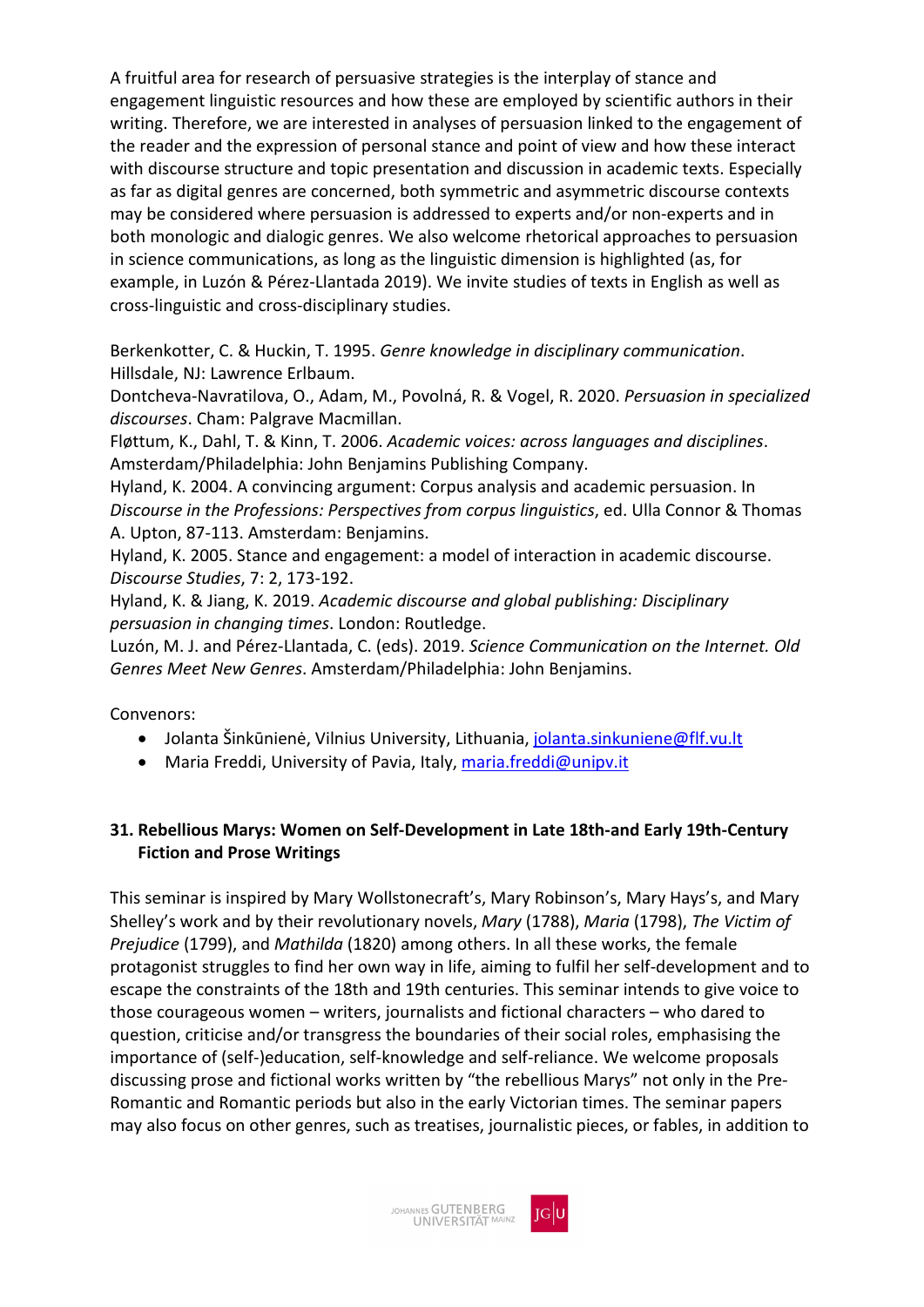novels, and life writing while keeping the main concern of contextualised female selfdevelopment in mind.

Convenors:

- Eva Antal (Eszterhazy Karoly Catholic University, Hungary), [antal.eva@uni](mailto:antal.eva@uni-eszterhazy.hu)[eszterhazy.hu](mailto:antal.eva@uni-eszterhazy.hu)
- Antonella Braida (Université de Lorraine, IDEA, France), [antonella.braida](mailto:antonella.braida-laplace@univ-lorraine.fr)[laplace@univ-lorraine.fr](mailto:antonella.braida-laplace@univ-lorraine.fr)

# **32. Reconceptualizing Violence against Women**

Since the 1970s, a crucial process of reconceptualizing and redefining violence against women has been going on in a variety of fields. The seminar intends to assess the stage reached by now by looking at formative influences (e.g., women's movements, also in the global south, UN), landmark initiatives (CEDAW, Istanbul Convention, metoo, Black Lives Matter), landmark works (Atwood), obstacles (like engrained broader patterns of thought and expression), systemic understandings, and the effects of a more comprehensive gender focus. Contributions from all sectors of English Studies welcome.

Convenors:

- Işil Baş (Istanbul Kültür University, Turkey, [isil@boun.edu.tr\)](mailto:isil@boun.edu.tr)
- Florence Binard (Paris Diderot Université de Paris, France[, fbinard@eila.univ-paris](mailto:fbinard@eila.univ-paris-diderot.fr)[diderot.fr\)](mailto:fbinard@eila.univ-paris-diderot.fr)
- Renate Haas (University of Kiel, Germany, [haas@anglistik.uni-kiel.de\)](mailto:haas@anglistik.uni-kiel.de)
- María Socorro Suárez Lafuente (University of Oviedo, Spain, *lafuente@uniovi.es)*

# **33. Research on English Language Learning and Teaching**

The processes of English language learning and teaching represent a complex system of interconnected components, which this seminar aims to shed light on. Papers based on methodologically sound empirical research on various aspects of the field will be presented. Papers will introduce participants to recent research findings relevant to an international audience and are expected to promote discussion on topics such as classroom interaction, assessment, teaching materials, educational technology, and teacher education in various settings (e.g. elementary, secondary and tertiary institutions) and delivery modes (i.e. face to face, online, and hybrid models).

Convenors:

- Katalin Doró, Institute of English and American Studies, Faculty of Humanities and Social Sciences, University of Szeged, Hungary [\(dorokati@lit.u-szeged.hu\)](mailto:dorokati@lit.u-szeged.hu)
- František Tůma, Department of English and American Studies, Faculty of Arts, Masaryk University, Brno, Czech Republic [\(tuma@phil.muni.cz\)](mailto:tuma@phil.muni.cz)
- Thomas E. Bieri, Department of Business Administration, Faculty of Business Administration, Nanzan University, Japan [\(bieritho@ic.nanzan-u.ac.jp\)](mailto:bieritho@ic.nanzan-u.ac.jp)

#### **34. Romanticism, Environmentalism, and Visual Culture [SEMINAR WITHDRAWN]**

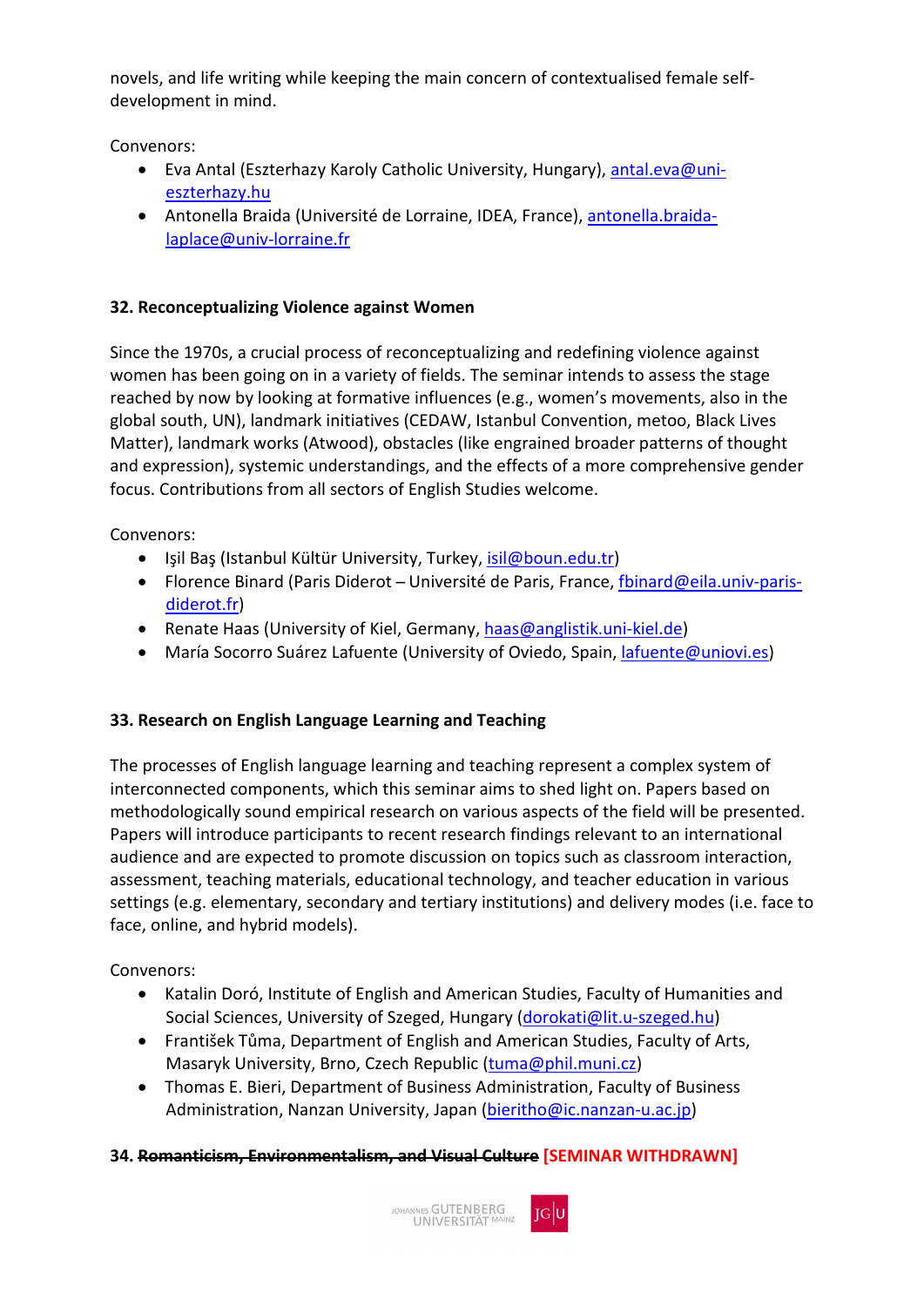#### **35. Shakespeare, Women and Cultural Contexts**

Likely the most canonical of English plays, William Shakespeare's works have been widely rewritten, reshaped, staged and performed through the centuries, in different media, forms of art and cultural contexts. They have been used to tackle ever diverse topical problems and issues, such as national crises, global conflicts, and momentous political situations (see, among others, M. Dobson, *Shakespeare and Amateur Performance*, CUP 2011; E. Sheen, I. Karremann eds., *Shakespeare in Cold War Europe*, Palgrave 2016; S. Bigliazzi ed., *Shakespeare and Crisis. One Hundred Years of Italian Narratives*, John Benjamins 2020). The afterlife of Shakespeare's plays constitutes, indeed, an engaging and prolific field of research, from many different schools of criticism, including the one of women's studies; yet further investigation is needed from this research perspective. In her *Shakespeare and Women* (OUP, 2005), Phyllis Rackin brilliantly argues on the one hand that feminist criticism has overestimated the subjugation of women in Shakespeare's England – which in its turn has led to a risky overestimation of the contemporary emancipation of women –, and on the other she points out that the afterlife of Shakespeare and of his female characters should be analysed as documents of the history of the role of women in society. The role of women in Shakespeare's reception, the narrative around femininity carried out or challenged through Shakespeare's female characters and the use of Shakespeare's plays as catalysts to discuss the woman question and/or to promote a redefinition of gender roles in different cultural and historical contexts are, thus, among the topics that should be paid further attention. This seminar welcomes papers about Shakespeare and women in different cultural contexts. Possible topics include:

Feminist rewritings of Shakespeare's plays

Women's role in Shakespeare's afterlife

Historical studies of the role of women in early modern society through Shakespeare's plays Early modern (male and female) reception of Shakespeare's female characters The reception of female characters through the centuries, in different media and in different cultures

Performances of Shakespeare's plays by contemporary women theatre directors Actresses' training for and experiences in performing Shakespeare's female roles Analysis of Shakespeare's female characters in relation to the genre of the play

- Marissia Fragkou, Canterbury Christ Church University, United Kingdom, [marissia.fragkou@canterbury.ac.uk](mailto:marissia.fragkou@canterbury.ac.uk)
- Maria Elisa Montironi, University of Urbino Carlo Bo, Italy, [maria.montironi@uniurb.it](mailto:maria.montironi@uniurb.it)
- Cristina Paravano, University of Milan, Italy, [cristina.paravano@unimi.it](mailto:cristina.paravano@unimi.it)

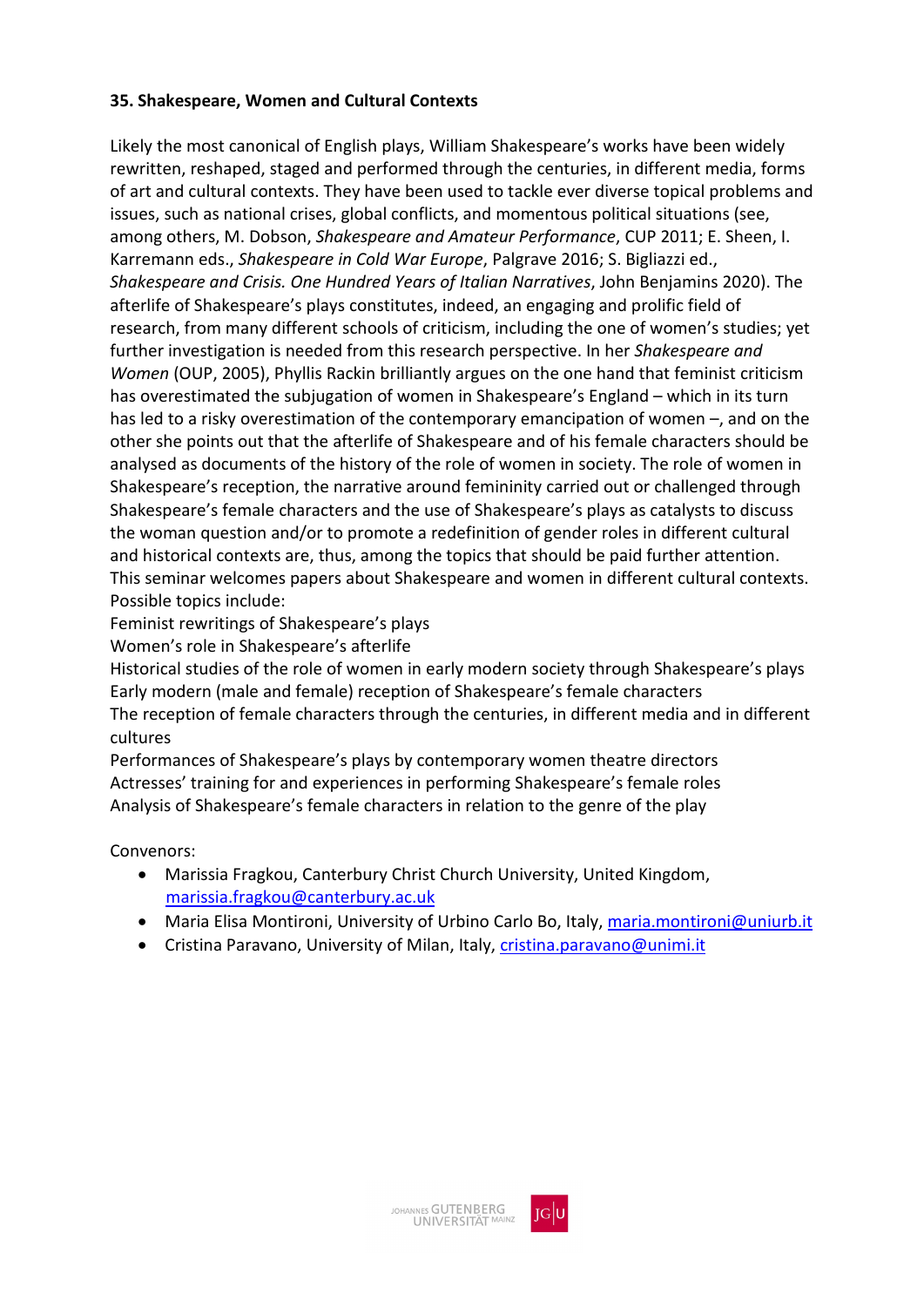#### **36. Stay at Home: Re-Assessing Home Spaces during Covid-19 in Literary Representation and Cultural Consumer Practice**

When COVID-19 hit countries in Europe at the beginning of 2020, most governments reacted by imposing a range of restrictions to slow the spread of the virus. Chief among these restrictions was putting societies into lockdown, a measure that included social distancing and staying inside, restrictions on travel, the closing of businesses, schools, and kindergartens, as well as the widespread practice of working from home. The lockdown forced people, often under threat of police penalties such as fines or arrest, to remain in their private homes, an experience that made many re-evaluate this seemingly familiar space. Instead of a warm, cosy space of retreat, home (a privilege that is taken for granted by many) became associated with tedium and dullness at best or isolation and imprisonment at worst. For many, it became obvious that home is not 'our' private refuge but open to interference and a site of social disparities. However, it also turned into a space that afforded new cultural forms and consumer practices.

In the seminar, we want to look at both literary re-assessments of home and the reception of literature at home during lockdown, e.g. in streamed theatre, changing reading practices, or new forms of cultural communities online. We explore how notions of home as a private comfort zone are re-evaluated in literary representations and consumer practices after Covid, and how these practices make new meaning and use of an allegedly known and private space, merging the boundaries between who is producing and who is consuming culture.

We invite papers that include, but are not limited to, discussions of:

literary representations of home spaces and home-making practices in texts reacting to the Covid-19 pandemic;

literary engagements with the intersections of 'race', ethnicity, class, gender, sexuality or other categories within the home during lockdown and the inequalities that have become explicit during and due to the pandemic;

the role of literary and cultural genres and their transformation and/or use for dealing with and representing experiences of home during the pandemic and the rise of new forms of cultural production;

historical comparisons with writing on home and home-making practices during other pandemics, past and present;

political, social and cultural contexts for writing about home during the pandemic, e.g. Brexit, Black Lives Matter, or the 'Refugee Crisis', and their impact on cultural representations of home;

re-assessments of 'home' vs. 'work' spaces in light of the pandemic and engagements with these topics in cultural texts;

home spaces during lockdown as sites of creativity and subversion of capitalist structures of work and productivity;

online space(s) as substitutes or additions to home spaces and reflections on these intersections.

- Sarah Heinz (University of Vienna, Austria), [sarah.heinz@univie.ac.at](mailto:sarah.heinz@univie.ac.at)
- Heidi Liedke (Universität Koblenz-Landau, Germany), [liedke-heidi@uni-landau.de](mailto:liedke-heidi@uni-landau.de)

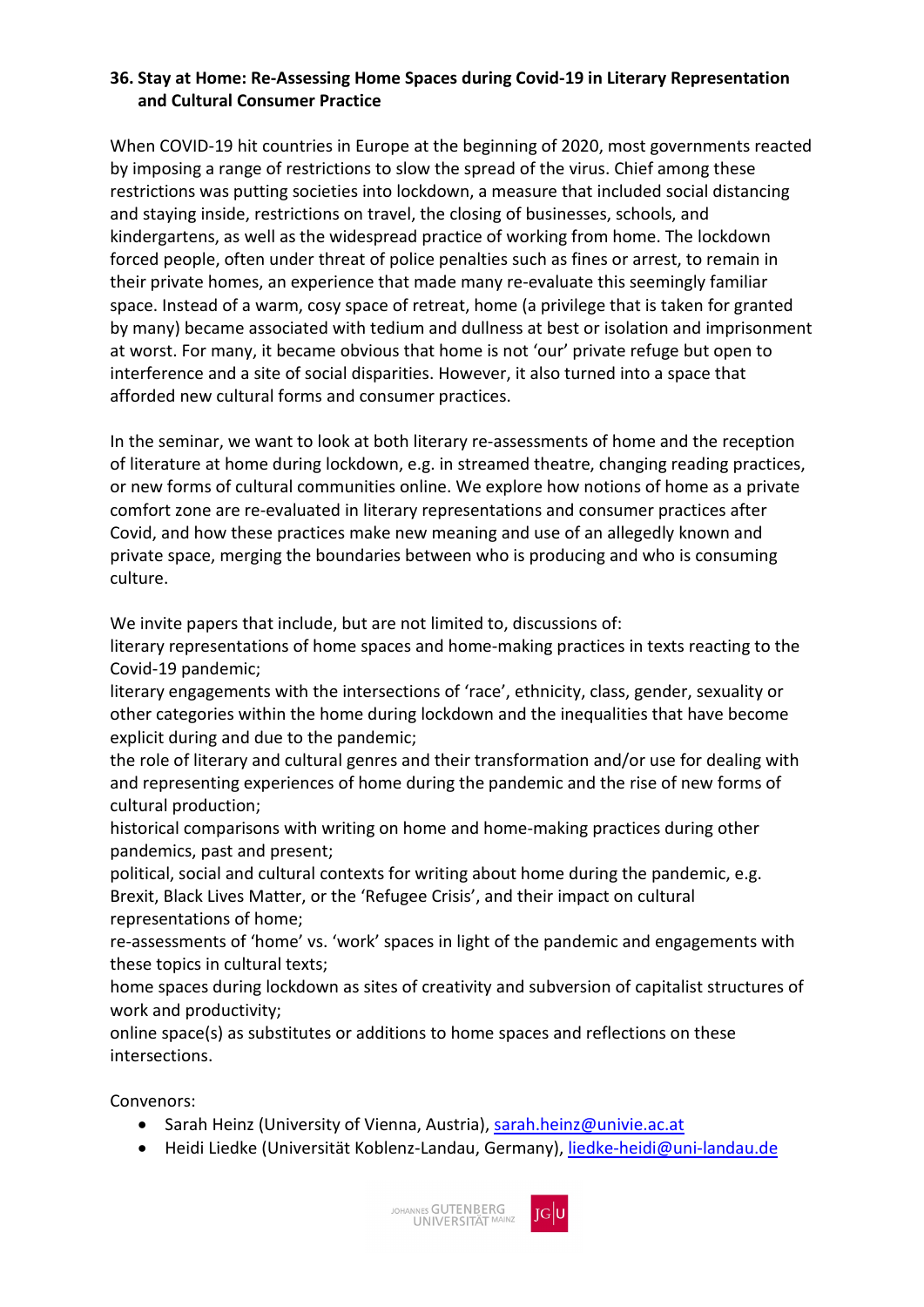#### **37. Suffering in Anglophone Literatures**

This seminar will address literary representations of human suffering. Contributors are encouraged to explore how Anglophone literatures from a variety of cultures and historical eras pay witness both to individual forms of suffering and to more cultural or collective practices relating to times of war, the global pandemic or the looming ecological collapse. Aristotle's *Poetics*, which stands at the beginning of Western discourse on tragedy, asserts that drama without suffering cannot be tragic. Yet, whereas for Aristotle the suffering of lowly-ranked individuals is of no importance, the novel goes on to subvert such established hierarchies, opening a space for the general human suffering (David B. Morris, 'About Suffering: Voice, Genre and Moral Community', 1996). Suffering thus becomes both individual and social as it opens up the Western canon to minority figures. In terms of individual suffering, recent research has shown that prolonged suffering can result in the establishment of a 'new self'. For example, Catherine Malabou re-examines Freud by using psychoanalysis and neuroscience (*The New Wounded*, 2012). According to Malabou, our new understanding of the brain renders Freud's understanding of sexuality as

the cause of psychological dysfunction unnecessary and revises our understanding of the injured subject. In terms of social suffering, we can speak about different conditions that 'simultaneously involve health, welfare, legal, moral and religious issues' (Veena Das; Margaret Lock, *Social Suffering*, 1997) where the grouping of social problems transcends the individual and points to the close linkage of personal and social problems.

In the last couple of decades established trauma theory has suffered a series of discontents, and this seminar accordingly seeks to move beyond Caruth's well-established reading of trauma as an overwhelming experience which resists integration and expression. It will question genealogies which seek to limit trauma to phenomena historically situated after the introduction of the modern, psychological usage of the term in the 1860s. What, for instance, is the connection between trauma and older concepts for suffering such as tragedy, melancholia, nostalgia and *Angst*? Further, this seminar will seek to expose the trauma theory's Eurocentric biases to show that the local is implicated in the global and that ethical responses to suffering need a wider, global approach. This is in accordance with how the title of the seminar invokes Anglophone literatures, reflecting our hope to include global writing in English and give voice to minority traumas. According to Stef Craps (in *Postcolonial Witnessing*, 2013), what we need is a decolonized, at once inclusive and culturally sensitive, trauma theory which can act as a catalyst for meaningful change, and also papers addressing this challenge are welcome.

In general, binaries such as fact vs. fiction, hegemonic vs. marginalized, and narrative vs. non-narrative memory may be interrogated. By using an interdisciplinary approach, the seminar revisits trauma theory and sets up new perspectives on literary representations of human suffering.

- Charles Ivan Armstrong, University of Agder, Norway, *charles.armstrong@uia.no*
- Martina Domines Veliki, University of Zagreb, Croatia[, mdomines@ffzg.hr](mailto:mdomines@ffzg.hr)

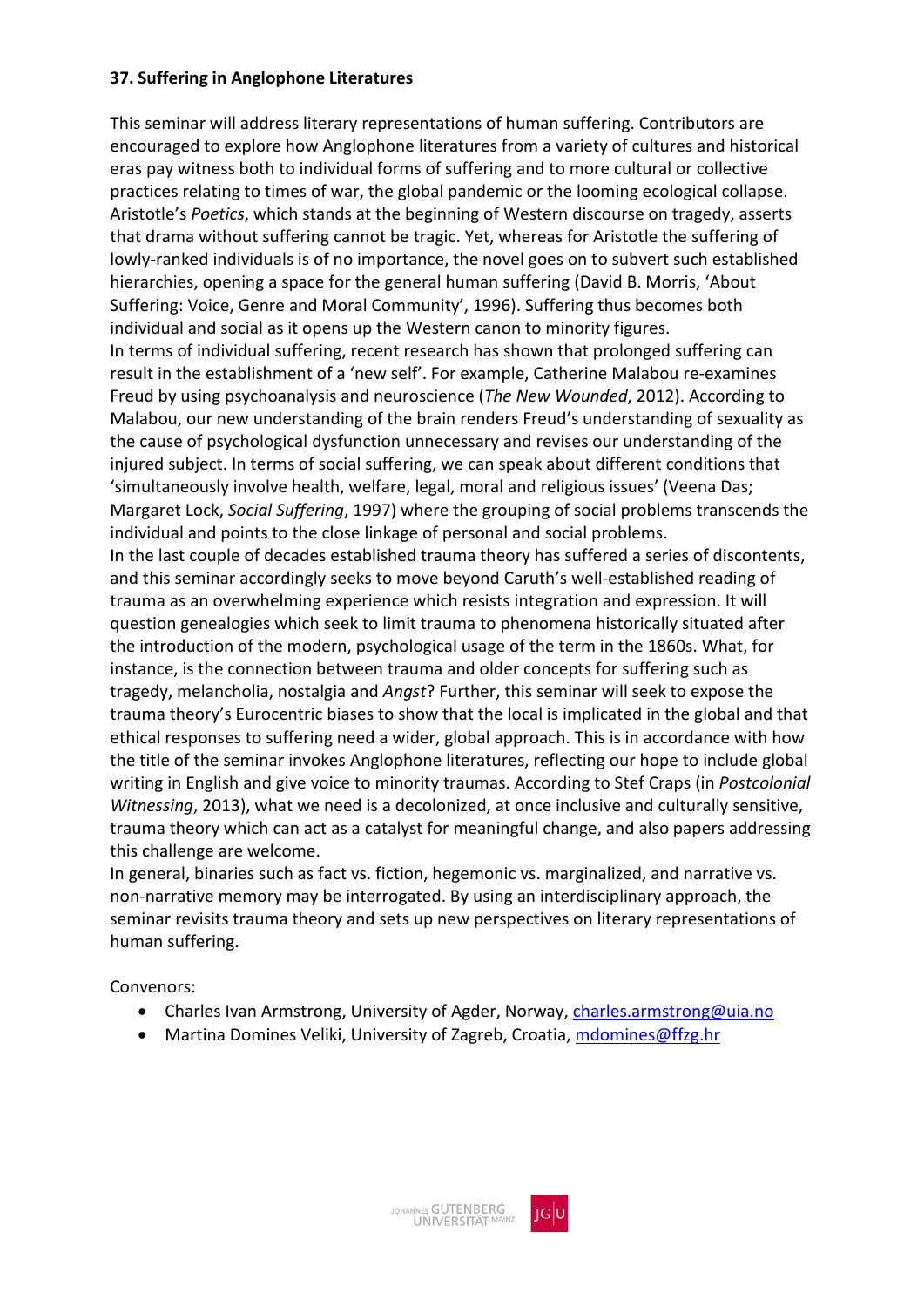### **38. Technology-Enhanced Approaches, Models and Processes in English/ESP/CLIL/ Translation Teaching and Learning**

After 50 years of CALL/TELL and the global impact of digital technologies on language teaching methodologies during the recent pandemic, the need emerges to look back and consider how approaches to EFL/ESL have changed in order to host technological innovation in language teaching and learning. The objective of this seminar is to document the gradual or abrupt transition from face-to-face through blended to fully online teaching and learning, while focusing on the transformed frames of reference. Research papers are welcome from authors from all three strands (literature, culture and language) that will address the theory/theories behind this change based on the approaches, models, and processes selected and applied in their EFL/ESL language classes. The ultimate goal is to offer an updated, research-based representation of technology-enhanced EFL/ESL teaching and learning in diverse contexts.

Convenors:

- Viviana Gaballo, University of Macerata, Italy – [viviana.gaballo@unimc.it](mailto:viviana.gaballo@unimc.it)
- Éva Szabó, Eötvös Loránd University, Hungary – [szabo.eva@btk.elte.hu](mailto:szabo.eva@btk.elte.hu)

#### **39. The Agency of Invisibility in Contemporary Fiction and Theory**

Invisibility is a prominent conceptual metaphor of social marginalisation, encompassing ideas of death, reification, and disregard (Le Blanc, *L'invisibilité sociale*, 2009). Yet, Esther Peeren argues, there is also an empowering "agency of invisibility" (2014), which becomes apparent in the contemporary figure of the living ghost. In order to contribute to the emerging field of invisibility studies from the perspective of literary studies, our seminar asks the following questions: To what extent does (the agency of) invisibility inform contemporary novels and short stories? What is the significance of literary narratives for aesthetic, social, political, and ethical concepts of invisibility? What uses can we make of concepts and metaphors of invisibility in our critical readings?

Convenors:

- Alice Borrego (Université Paul Valéry, Montpellier 3, France, [alice.borrego@univ](mailto:alice.borrego@univ-montp3.fr)[montp3.fr\)](mailto:alice.borrego@univ-montp3.fr)
- Gero Guttzeit (Ludwig-Maximilians-Universität München, Germany, [gero.guttzeit@lmu.de\)](mailto:gero.guttzeit@lmu.de)
- Héloïse Lecomte (ENS de Lyon, France, [heloise.lecomte@ens-lyon.fr\)](mailto:heloise.lecomte@ens-lyon.fr)

#### **40. The Ethics of Attention in Contemporary Fiction**

A salient feature of our post-liberal and post-industrial world is the emergence of what Jean-Luc Nancy calls the "inoperative community" (1998), a community ruled by mutual suspicion and indifference, in which the death of its members has neither function nor finality. As Judith Butler argues in *Precarious Life* (2004), the vulnerability and invisibility of those community members that can be readily sacrificed by the State stem from the loss of those social attachments that dictate the criteria that makes us human in our global context of

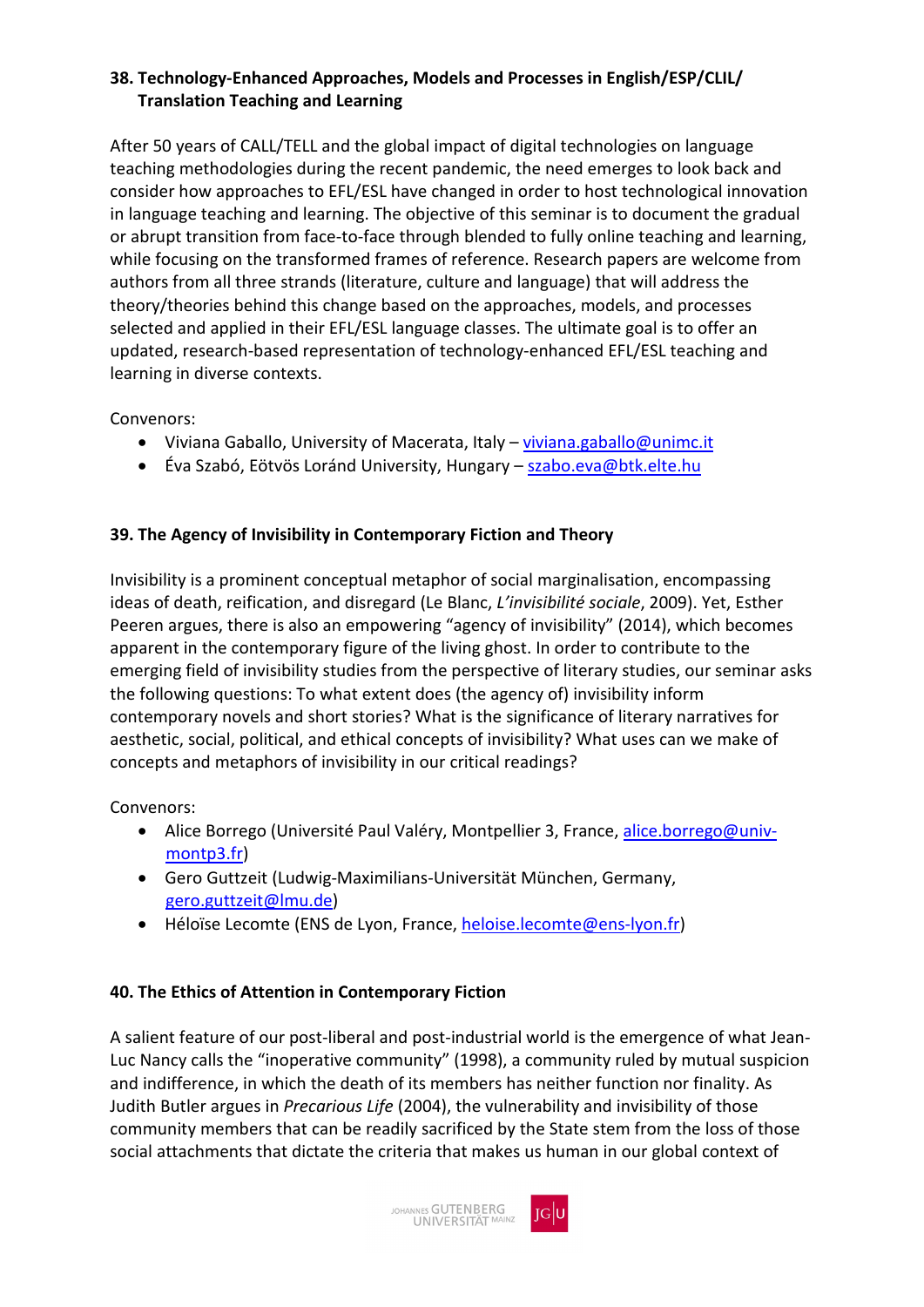violence. Her words echo Giorgio Agamben's contention in *Homo Sacer* (1998) that, in the modern era, misery and exclusion are not only economic or social concepts but eminently political categories.

One of the functions of literature is to retrieve individuals or groups from invisibility/ inaudibility, as indicated by these philosophers and others like Guillaume Le Blanc in his *L'invisibilité sociale* (2009). Its ethical and political purpose is to shift the norms of perception of relegated subjects. Fiction trains readers to educate their perceptions and to be attentive to subjects and situations that are either invisible or too irrelevant to draw our attention and whose very visibility, right under our eyes, prevents us from seeing them. In so doing, literature calls on us to re-think the frames of perception, recognisability, apprehension and intelligibility, as recommended by Judith Butler in *Frames of War* (2009). Through its presentation of embodied individuals embedded in social and environmental networks, it also prompts readers to attend to particular situations and to exert an ethics of a particularist type, a responsive ethics that turns its back on moral dogmas and takes the responsibility of deciding on what matters. Such imperative to attend is very much in line with the proposals of Ordinary Language Philosophy that, in the wake of Wittgenstein's early works, has been developed by such authors as Hilary Putnam, Stanley Cavell, or Sandra Laugier, among many others. It is also consonant with the principles and practice of the ethics of care, a development of Emmanuel Levinas' ethics of alterity that sets store on paying attention to others and, more concretely, on helping the other in an enduring, sustainable way.

Drawing on these insights, this seminar will strive to elucidate how fiction written in English after the 1990s contributes to foster an ethics—and possibly a politics—of attention, and how, by so doing, it becomes instrumental in the foregrounding of an ecology of attention, to take up the title of Yves Citton's influential study (2017).

Convenors:

- Jean-Michel Ganteau [jean-michel.ganteau@univ-montp3.fr](mailto:jean-michel.ganteau@univ-montp3.fr) (Montpellier 3, France)
- Susana Onega [sonega@unizar.es](mailto:sonega@unizar.es) (Zaragoza, Spain)

#### **41. The Persistence of Character**

Alain Robbe-Grillet and the Nouveau Roman once dismissed the notion of character as "outdated". It was reduced to a mere abstract agent, a "combination" (Barthes 67) and limited to a few roles by structuralists and decentered by post-structuralists. If character however never went away as readers maintained their interest in fictional representations of people and their story worlds, the notion of characters as mere paper beings has been quite influential among critics. Yet, character and reader response to it are again getting some critical attention (as Rita Felski writes in her 2020 critical work on readers or viewers identifying with characters in novels and films, "the antihumanist orientation of the last few decades inspired a default skepticism about the status of fictional persons; critics insisted that characters were nothing but signifiers: textual holograms, verbal phantasms, or visual illusions. As such, they bore no relation to persons; to treat them as such was the epitome of naivete or philistinism" (Felski, *Hooked. Art and Attachment*, 2020, 86). Yet, character and reader response to it are again getting some critical attention: for instance Felski points out that for many readers and viewers, "in one sense, fictional characters are real; they have effects in the world; they inspire emulation and adaptation, irritation and dislike; their

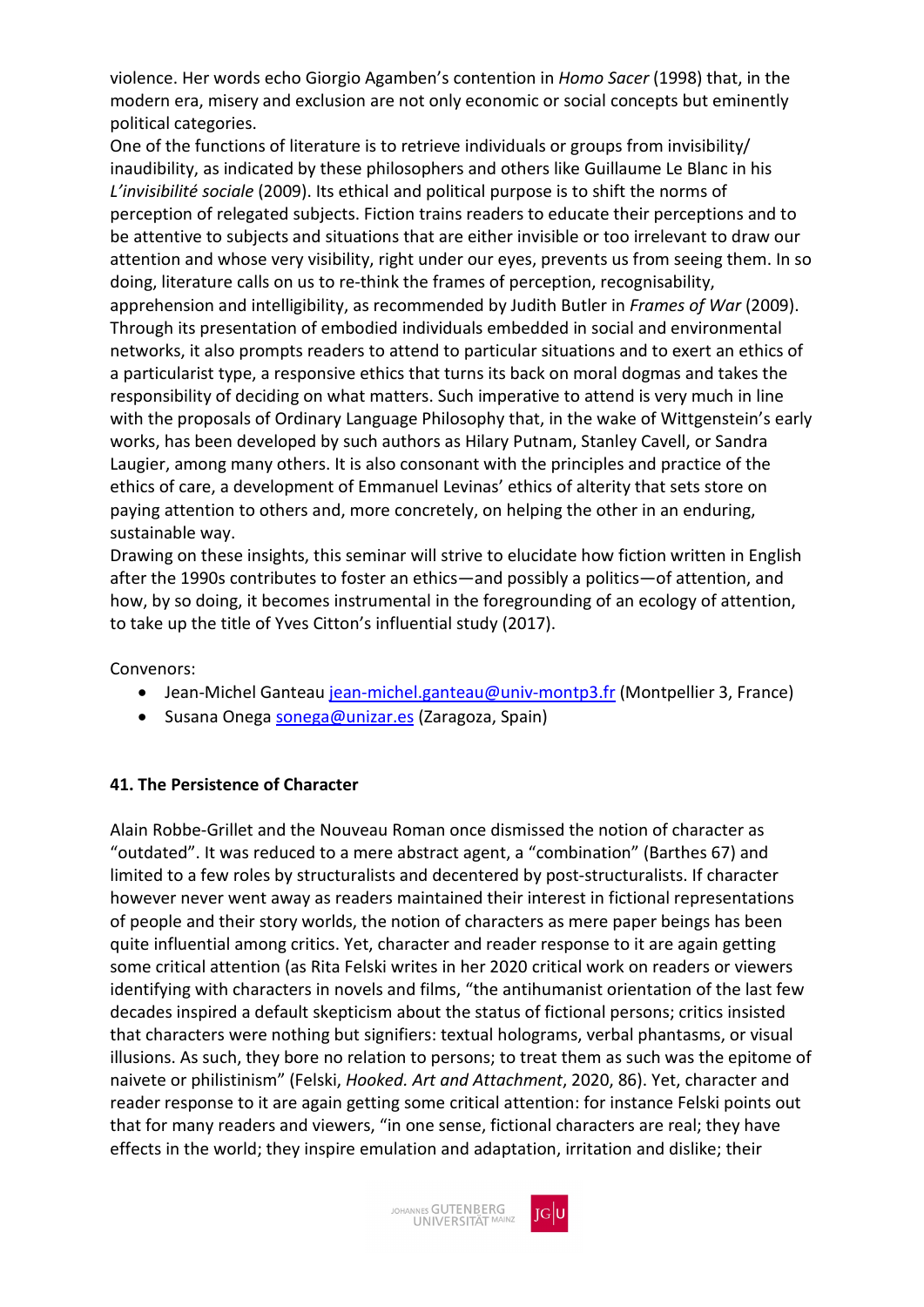existence makes a difference" (Hooked 85).This panel on contemporary Anglophone literary and popular fiction and media (film, TV series, digital games, graphic novels etc.) proposes to explore, through different approaches, this renewed interest in characterization and "reassessment of character in literary studies" (Anderson et al.1). It has a specific interest in – but is not restricted to – the representation of non-human characters."

#### Works cited :

Anderson, Amanda et al. *Character, Three Inquiries in Literary Studies*, London: The University of Chicago Press, 2019.

Barthes, *S/Z*, trans. Richard Miller. New York: Hill and Wrang, 1974.

Robbe-Grillet, Alain. *Pour un nouveau roman*. Paris: Editions de minuit, 1963. Felski, Rita. *Hooked, Art and Attachment*. London: The University of Chicago Press, 2020.

Convenors:

- Ivan Callus, University of Malta, Malta *ivan.callus@um.edu.mt*
- Gloria Lauri-Lucente, University of Malta, Malta[, gloria.lauri-lucente@um.edu.mt](mailto:gloria.lauri-lucente@um.edu.mt)
- Armelle Parey, Université de Caen Normandie, France [armelle.parey@unicaen.fr](mailto:armelle.parey@unicaen.fr)
- Isabelle Roblin, Université du Littoral Côte d'opale, France [isabelle.roblin@univ](mailto:isabelle.roblin@univ-littoral.fr)[littoral.fr](mailto:isabelle.roblin@univ-littoral.fr)

#### **42. The Reception of John Ruskin's Work in Translation across Europe and Beyond [SEMINAR WITHDRAWN]**

## **43. The Construction of Childhood in Victorian England**

The Victorians' interest (bordering on obsession) in childhood is easily discernible: indeed, novels, short stories, poems, photographic displays, pedagogical essays and medical treatises focused on children multiplied. Children's literature (which, in the nineteenth century, developed dramatically as a separate genre) contributed sensibly to this cultural shift. Furthermore, the minors' legal rights and needs were also brought to the forefront. This seminar aims at exploring the way Victorian children were depicted in literature (both in fictional and non-fictional narratives): special emphasis will be placed on the way childhood was constructed to suit political, social, and cultural agendas.

- Elisabetta Marino, University of Rome "Tor Vergata", Italy, [marino@lettere.uniroma2.it](mailto:marino@lettere.uniroma2.it)
- Adrian Radu, Universitatea Babes-Bolyai, Cluj-Napoca, Romania, [adrian.radu@ubbcluj.ro](mailto:adrian.radu@ubbcluj.ro)

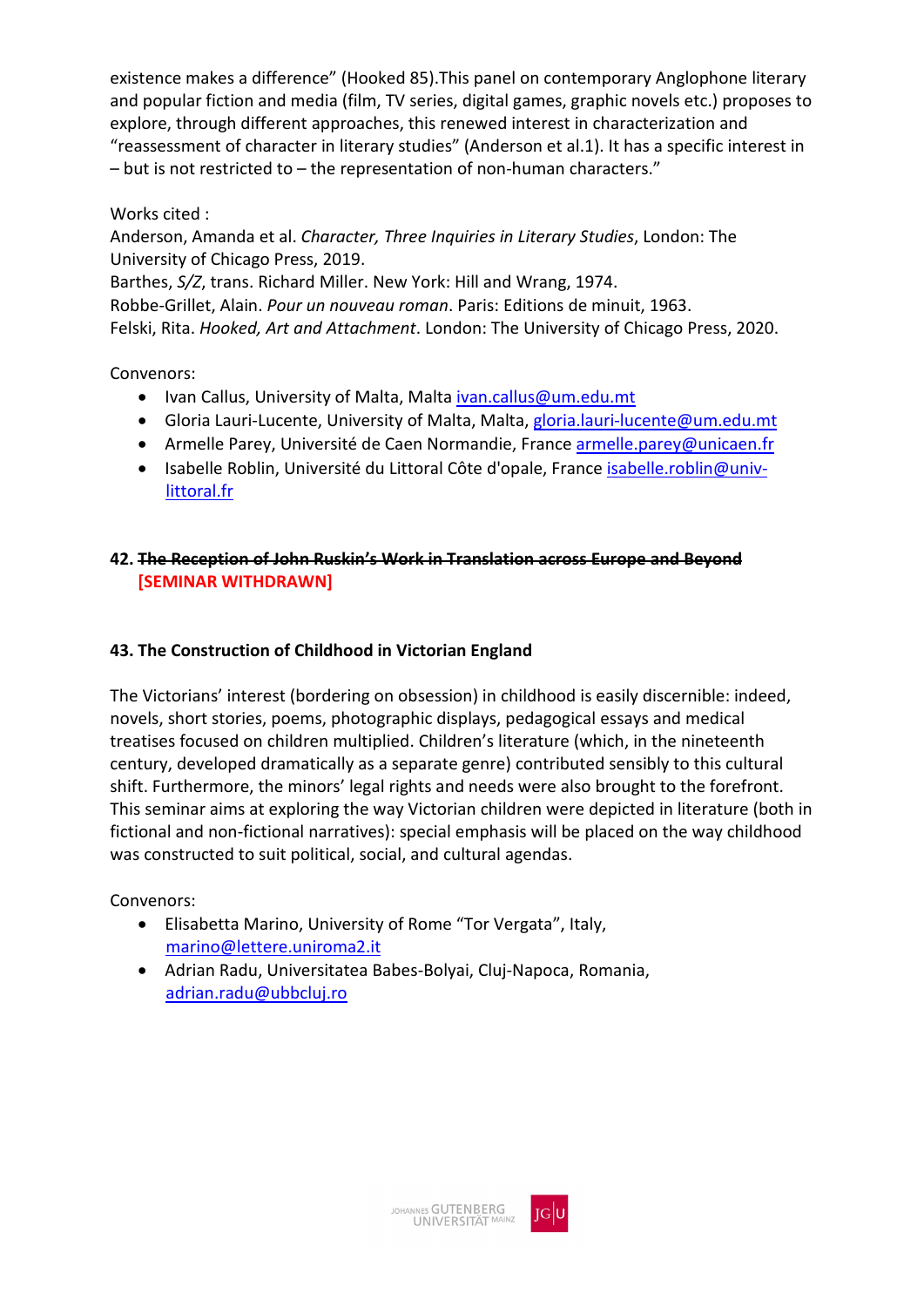#### **44. Translating and Analysing Charles Darwin and Darwinism in(to) European languages (1859-2022)**

If Charles Darwin is "perhaps the most discussed writer in English besides Shakespeare", in George Levine's words, he certainly is also one of the most debated authors in any language. Yet European readers outside Britain – whether scientists or ordinary educated people – have usually read and criticized his texts through translations into their own languages. Now language was a terrible problem for Darwin himself as he had to express revolutionary ideas using words that had been employed through centuries of Creationist thought, as was brilliantly shown by Gillian Beer in her seminal *Darwin's Plots* (1983). It can be said that Darwin's materialistic and un-teleological concepts had to be translated into an old Christian English language. The European translations of Darwin's works in turn reflect the difficulty of coining new phrases for new ideas, but they also mirror the specificities of each different language and culture. In France for instance, Clémence Royer – Darwin's first French translator ‒ read The Origin of Species through Lamarckian lenses and produced a Lamarckian translation that was taken for Darwin's actual views by thousands of readers for many years. Clémence Royer's translation was also found to convey a higher degree of certainty pertaining to the views expressed than Darwin's own original text. Heinrich Georg Bronn translated the Origin into German in 1860 and opted for '*Entstehung*' rather than '*Ursprung*' for 'origin' and '*Kampf*' for 'struggle'. With his cuts and terms he paved the way for strands of social Darwinism under the auspices of Ernst Haeckel. The reception of Darwinism in Europe was therefore highly influenced by the individual situation of each country in terms of translation, edition, readership and cultural market. This seminar aims at showing the diversity of the circulation and reception of Darwinism (Darwin himself but also such authors as T.H. Huxley, Wallace, Spencer, or many others) from the publication of *The Origin* in November 1859 to the present day in the various European countries and cultures. Proposals for papers in the domains of translation and comparative studies, reception studies and linguistics are invited. Papers on linguistic research questions applied to both the original work and the translations of Darwin's work are welcome; linguistic topics and traditions which may be addressed include (but are not limited to) modality and epistemic stance, Appraisal Theory and Systemic Functional Linguistics, semantic relations (e.g. causality or similar semantic relations), and metaphor theory.

We also welcome proposals that probe into textual aspects of the discursive relation, for example reader response theory within a Christian framework as well as an emerging atheist stance, literary appropriations of Darwin's work and reactions of contemporary readers in the twenty-first century, Systemic Functional analyses of the textual function, etc.

- Emeritus Professor Michel Prum, Université de Paris Diderot, France, [prum.michel@wanadoo.fr](mailto:prum.michel@wanadoo.fr)
- Professor Felix Sprang, University of Siegen, Germany, [felix.sprang@uni-siegen.de](mailto:felix.sprang@uni-siegen.de)
- Professor Heidi Verplaetse, University of Leuven, Belgium, [heidi.verplaetse@kuleuven.be](mailto:heidi.verplaetse@kuleuven.be)

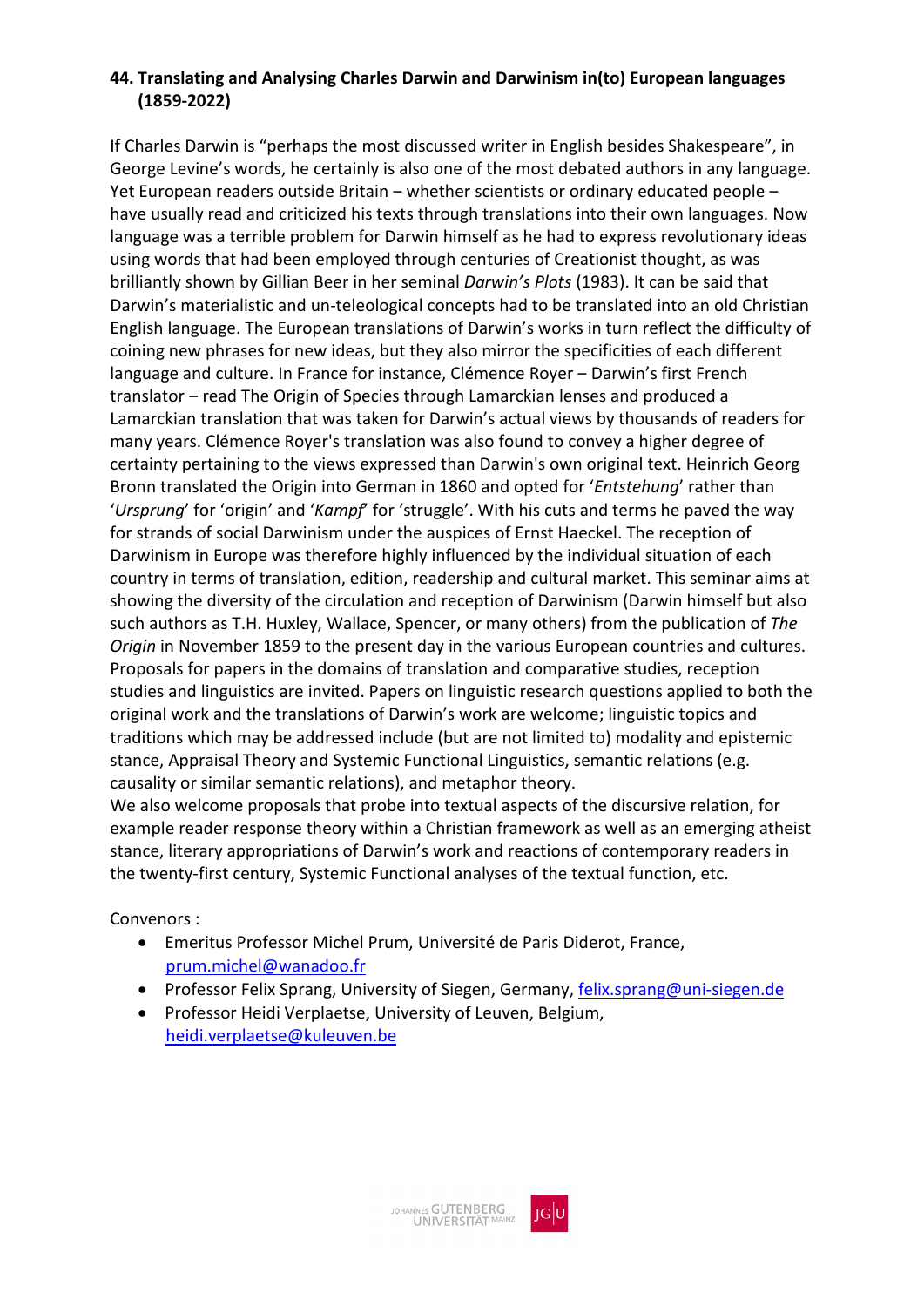#### **45. Travelling to and from the Indian Subcontinent in the long Nineteenth Century**

With the implementation of steam engines to power trains and boats, human mobility increased, as travelling became less expensive and, therefore, widely accessible. What we now define as "the Global South" attracted both travellers and tourists, journalists and photographers, as well as women writers who viewed their experience abroad as an opportunity to carve a niche for themselves as individuals and authors. By focusing on the Indian Subcontinent, at a time when British imperialism was reaching its zenith, and taking into consideration both perspectives (Indians abroad, British subjects exploring the Subcontinent), this panel aims at tackling the different facets of the literary and artistic portrayal of 19th century India, as well as issues of identity and subjectivity, while delving into the cultural tensions stemming from the encounter.

Convenors:

- Elisabetta Marino, University of Rome "Tor Vergata", Italy, [marino@lettere.uniroma2.it](mailto:marino@lettere.uniroma2.it)
- Daniela Rogobete, University of Craiova, Romania, [dani.rogobete@yahoo.com](mailto:dani.rogobete@yahoo.com)

#### **46. Victorian and neo-Victorian Wasted Lives: Bodies that Do not Matter**

The production of "human waste" - or more precisely, wasted lives, the "superfluous" populations of migrants, refugees and other outcasts – is an inevitable outcome of modernisation. It is an unavoidable side-effect of economic progress and the quest for order which is characteristic of modernity. This notion of wasted lives unravels the impact of this transformation on our contemporary culture and politics and shows that the problem of coping with "human waste" provides a key for understanding some otherwise baffling features of our shared life, from the strategies of global domination to the most intimate aspects of human relationships.

We welcome paper proposals that deal with Victorian and neo-Victorian cultural and literary productions which are concerned with ideas about wasted lives and bodies that do not matter and which find reflection in our current societies.

Papers can encompass various approaches and methodologies such as textual analysis, traductology and literary translation studies of Victorian and neo-Victorian literary texts (and their audiovisual remediations), Victorian and neo-Victorian literary genres and neo-Victorian media and visual representations. Possible topics include, but are not limited to:

- the poor
- migrants
- outcasts
- prostitutes
- disabled bodies
- refugees
- criminals
- deviants
- sick bodies